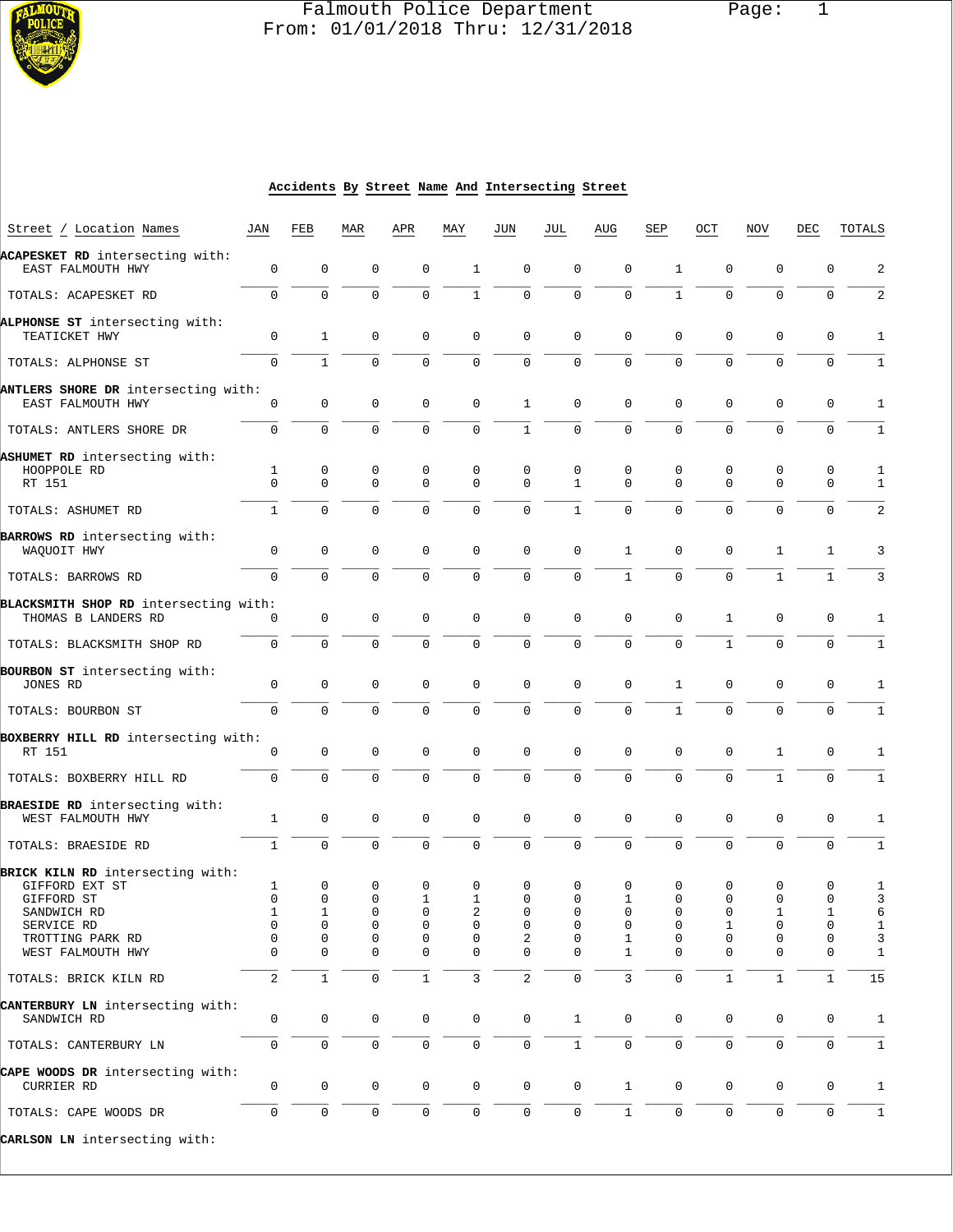# Falmouth Police Department Page: 2 From: 01/01/2018 Thru: 12/31/2018

| PALMER AVE                                                                                       | 0                          | 0                                             | 0                           | $\mathbf 0$                 | 0                          | 0                           | 0                          | 0                           | 0                          | 0                           | 1                           | 0                          | 1                         |
|--------------------------------------------------------------------------------------------------|----------------------------|-----------------------------------------------|-----------------------------|-----------------------------|----------------------------|-----------------------------|----------------------------|-----------------------------|----------------------------|-----------------------------|-----------------------------|----------------------------|---------------------------|
| TOTALS: CARLSON LN                                                                               | $\mathbf 0$                | $\mathbf 0$                                   | $\mathbf 0$                 | $\mathbf 0$                 | 0                          | $\mathbf 0$                 | $\mathbf 0$                | $\mathbf 0$                 | $\mathbf 0$                | $\mathbf 0$                 | $\mathbf{1}$                | $\mathbf 0$                | 1                         |
| CAROLYN LN intersecting with:<br>EAST FALMOUTH HWY                                               | $\mathbf 0$                | $\mathbf 0$                                   | $\mathbf 0$                 | $\mathbf{0}$                | 0                          | 0                           | $\mathbf 0$                | $\mathbf{0}$                | $\mathbf 0$                | $\mathbf{1}$                | $\mathbf 0$                 | $\mathbf 0$                | 1                         |
| TOTALS: CAROLYN LN                                                                               | $\mathbf 0$                | $\mathbf 0$                                   | $\mathbf 0$                 | $\mathbf{0}$                | 0                          | $\mathsf 0$                 | $\mathsf 0$                | $\Omega$                    | $\mathbf 0$                | $\mathbf{1}$                | $\mathbf 0$                 | $\mathbf 0$                | $\mathbf 1$               |
| CARRIAGE SHOP RD intersecting with:<br>OLD BARNSTABLE RD<br>WAQUOIT HWY                          | 0<br>$\mathbf 0$           | 0<br>$\mathbf 0$                              | 0<br>$\mathbf 0$            | 1<br>$\mathbf{1}$           | 0<br>$\Omega$              | 0<br>$\mathbf 0$            | 1<br>$\mathbf 0$           | 0<br>$\Omega$               | 0<br>$\Omega$              | 0<br>$\mathbf{0}$           | 0<br>$\Omega$               | 1<br>$\mathbf 0$           | 3<br>$\mathbf{1}$         |
| TOTALS: CARRIAGE SHOP RD                                                                         | 0                          | $\mathbf 0$                                   | 0                           | $\overline{a}$              | 0                          | $\mathbf 0$                 | $\mathbf{1}$               | 0                           | $\mathbf 0$                | $\mathbf 0$                 | $\mathbf 0$                 | $\mathbf 1$                | 4                         |
| CENTRAL AVE intersecting with:<br>EAST FALMOUTH HWY<br>MENAUHANT RD                              | 0<br>$\mathbf 0$           | 0<br>$\mathbf 0$                              | 0<br>$\mathbf 0$            | 0<br>$\mathbf 0$            | 0<br>$\mathbf 0$           | 1<br>$\mathbf{1}$           | 1<br>$\Omega$              | 0<br>$\Omega$               | 0<br>$\mathbf{1}$          | 0<br>$\mathbf 0$            | 2<br>$\mathbf{0}$           | 0<br>$\mathbf 0$           | 4<br>2                    |
| TOTALS: CENTRAL AVE                                                                              | $\Omega$                   | $\Omega$                                      | $\Omega$                    | $\Omega$                    | $\Omega$                   | $\overline{2}$              | $\mathbf{1}$               | $\Omega$                    | $\mathbf{1}$               | $\Omega$                    | $\overline{2}$              | $\Omega$                   | 6                         |
| CHURCH ST intersecting with:<br>WOODS HOLE RD                                                    | $\mathsf 0$                | $\mathsf 0$                                   | $\mathbf 0$                 | $\mathbf 0$                 | 0                          | $\mathsf 0$                 | $\mathbf{1}$               | 0                           | 0                          | 0                           | $\mathbf 0$                 | 0                          | 1                         |
| TOTALS: CHURCH ST                                                                                | $\mathbf 0$                | $\mathbf 0$                                   | $\mathbf 0$                 | 0                           | 0                          | $\mathbf 0$                 | $1\,$                      | 0                           | $\mathbf 0$                | 0                           | $\mathbf 0$                 | $\mathbf 0$                | $\mathbf 1$               |
| CLINTON AVE intersecting with:<br>SHORE ST                                                       | $\mathbf 0$                | $\mathbf 0$                                   | $\mathbf{1}$                | $\mathbf{0}$                | $\mathbf 0$                | $\mathbf 0$                 | $\mathbf 0$                | 0                           | 0                          | $\mathbf 0$                 | $\mathbf 0$                 | $\mathbf 0$                | 1                         |
| TOTALS: CLINTON AVE                                                                              | $\mathbf 0$                | $\mathbf 0$                                   | $\mathbf{1}$                | $\mathbf 0$                 | 0                          | $\mathbf 0$                 | 0                          | 0                           | 0                          | $\mathbf 0$                 | $\mathbf 0$                 | $\mathbf 0$                | $\mathbf{1}$              |
| CLOVERFIELD WAY intersecting with:<br>RT 151                                                     | $\mathbf{1}$               | $\mathbf 0$                                   | $\mathbf 0$                 | $\mathbf 0$                 | $\mathbf 0$                | $\mathbf 0$                 | $\mathsf 0$                | $\mathsf 0$                 | $\mathbf 0$                | $\mathbf 0$                 | $\mathbf{0}$                | $\mathbf 0$                | 1                         |
| TOTALS: CLOVERFIELD WAY                                                                          | $\mathbf{1}$               | $\Omega$                                      | $\Omega$                    | $\Omega$                    | $\Omega$                   | $\mathbf 0$                 | $\mathbf 0$                | $\Omega$                    | $\Omega$                   | $\Omega$                    | $\Omega$                    | $\Omega$                   | $1\,$                     |
| CORTE REAL AVE intersecting with:<br>EAST FALMOUTH HWY                                           | 0                          | $\mathbf 0$                                   | 0                           | $\Omega$                    | 0                          | 0                           | 0                          | $\mathbf 0$                 | 0                          | $\mathbf 0$                 | 1                           | 0                          | 1                         |
| TOTALS: CORTE REAL AVE                                                                           | $\mathbf 0$                | $\mathbf 0$                                   | $\mathbf 0$                 | $\mathbf 0$                 | 0                          | $\mathbf 0$                 | $\mathbf 0$                | $\mathbf 0$                 | $\mathbf 0$                | 0                           | $\mathbf{1}$                | $\mathbf 0$                | $\mathbf 1$               |
| COUNTRY CLUB LN intersecting with:<br>OLD BARNSTABLE RD                                          | 0                          | $\mathsf 0$                                   | $\mathbf{1}$                | $\mathbf 0$                 | 0                          | 0                           | $\mathsf 0$                | 0                           | 0                          | 0                           | $\mathbf 0$                 | 0                          | 1                         |
| TOTALS: COUNTRY CLUB LN                                                                          | $\mathbf 0$                | $\mathbf 0$                                   | $\mathbf{1}$                | $\Omega$                    | $\Omega$                   | $\mathbf 0$                 | $\mathbf 0$                | $\Omega$                    | $\Omega$                   | $\Omega$                    | $\Omega$                    | $\mathbf 0$                | $1\,$                     |
| COUNTY RD intersecting with:<br>NORTH FALMOUTH HWY                                               | $\mathsf 0$                | $\mathsf{0}$                                  | $\mathbf 0$                 | 0                           | 0                          | $\mathsf 0$                 | $\mathsf 0$                | $\mathsf 0$                 | 0                          | 0                           | $\mathsf 0$                 | 1                          | 1                         |
| TOTALS: COUNTY RD                                                                                | 0                          | 0                                             | $\mathbf 0$                 | $\mathbf 0$                 | 0                          | 0                           | $\mathsf 0$                | 0                           | $\mathbf 0$                | $\mathbf 0$                 | $\mathsf 0$                 | $\mathbf{1}$               | $1\,$                     |
| CRYSTAL SPRING AVE intersecting with:<br>QUAKER RD                                               | 0                          | $\mathsf{0}$                                  | 0                           | 1                           | 0                          | $\mathsf 0$                 | $\mathbf{1}$               | 0                           | 0                          | 0                           | 0                           | 0                          | 2                         |
| TOTALS: CRYSTAL SPRING AVE                                                                       | $\mathsf{O}\xspace$        | $\mathsf 0$                                   | $\mathsf{O}\xspace$         | $\,1$                       | $\mathsf 0$                | 0                           | $\,1\,$                    | $\mathsf{O}$                | $\mathsf 0$                | 0                           | $\mathbf 0$                 | $\mathsf{O}\xspace$        | 2                         |
| CURRIER RD intersecting with:<br>CAPE WOODS DR<br>RT 151                                         | 0<br>$\mathbf 0$           | 0<br>$\mathbf 0$                              | 0<br>0                      | 0<br>$\mathbf 0$            | 0<br>$\mathsf 0$           | $\mathsf 0$<br>$\mathbf{1}$ | 0<br>$\mathbf{1}$          | $\mathbf{1}$<br>$\Omega$    | 0<br>$\mathbf 1$           | 0<br>$\mathbf{0}$           | 0<br>$\mathbf{1}$           | 0<br>0                     | 1<br>4                    |
| TOTALS: CURRIER RD                                                                               | 0                          | $\mathbf 0$                                   | 0                           | $\mathbf 0$                 | 0                          | $\mathbf{1}$                | $\mathbf{1}$               | $\mathbf{1}$                | $\mathbf{1}$               | 0                           | $\mathbf{1}$                | $\mathbf 0$                | 5                         |
| DAVIS STRAITS intersecting with:<br>DILLINGHAM AVE<br>JONES RD<br>SPRING BARS RD<br>WORCESTER CT | 0<br>0<br>0<br>$\mathbf 0$ | 0<br>$\mathbf 0$<br>$\sqrt{2}$<br>$\mathbf 0$ | 0<br>0<br>0<br>$\mathbf{1}$ | 0<br>0<br>0<br>$\mathbf{0}$ | 0<br>0<br>0<br>$\mathsf 0$ | 0<br>0<br>0<br>0            | 0<br>0<br>0<br>$\mathbf 0$ | 0<br>0<br>0<br>$\mathbf{0}$ | 0<br>1<br>0<br>$\mathbf 0$ | 0<br>0<br>0<br>$\mathbf{1}$ | 0<br>0<br>0<br>$\mathbf{0}$ | 1<br>1<br>0<br>$\mathbf 0$ | 1<br>2<br>2<br>$\sqrt{2}$ |
| TOTALS: DAVIS STRAITS                                                                            | 0                          | $\overline{2}$                                | $\mathbf{1}$                | $\mathsf{O}\xspace$         | 0                          | 0                           | $\mathsf 0$                | 0                           | $1\,$                      | $\mathbf{1}$                | $\mathsf 0$                 | 2                          | 7                         |
| DAVISVILLE RD intersecting with:<br>EAST FALMOUTH HWY                                            | $\mathbf{1}$               | $\mathsf{O}\xspace$                           | $\mathsf 0$                 | 0                           | 0                          | $\mathsf{O}$                | $\mathsf{O}\xspace$        | $\mathbf 0$                 | 0                          | $\mathbf{1}$                | 0                           | 0                          | 2                         |
|                                                                                                  |                            |                                               |                             |                             |                            |                             |                            |                             |                            |                             |                             |                            |                           |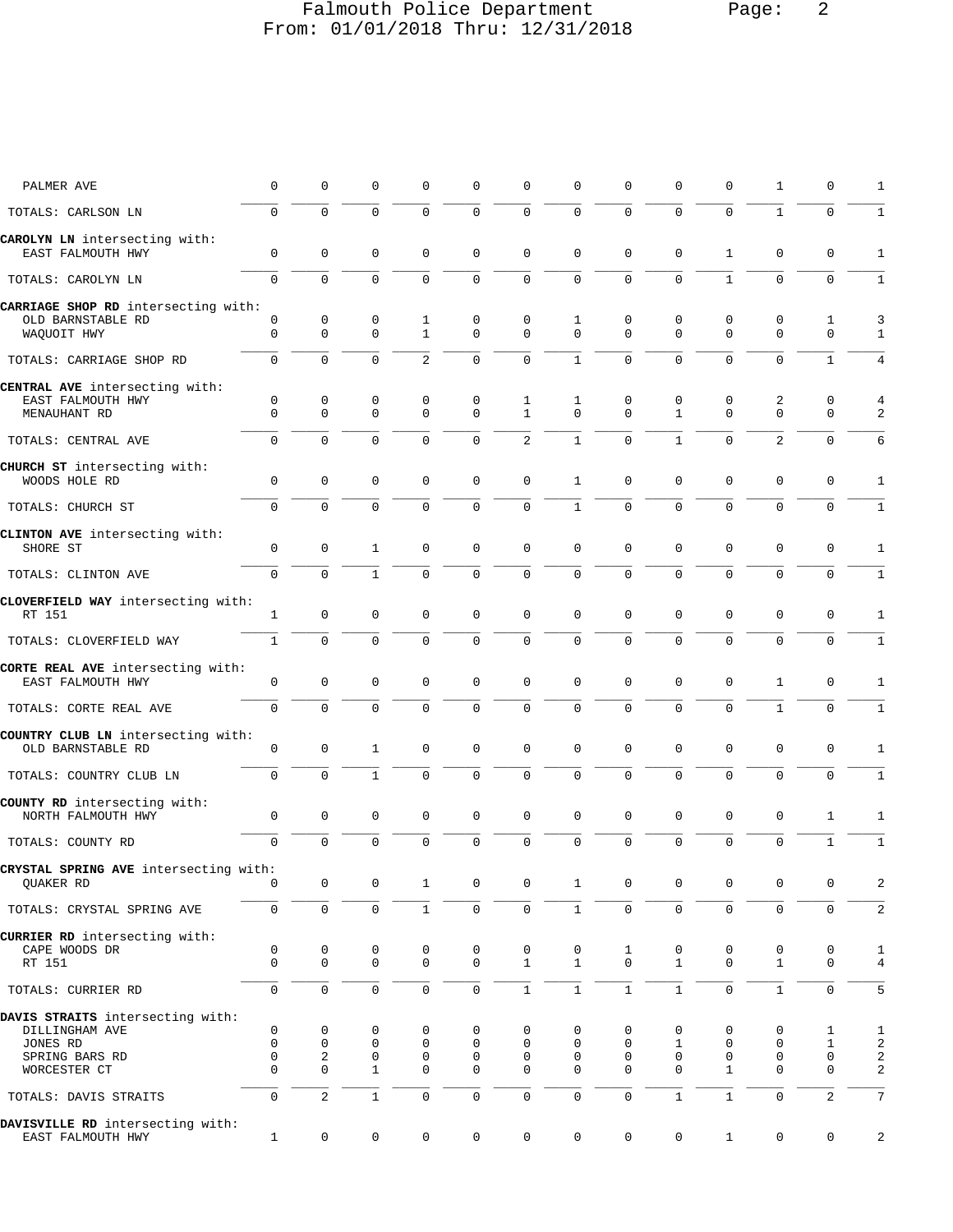# Falmouth Police Department Page: 3 From: 01/01/2018 Thru: 12/31/2018

| MENAUHANT RD                                            | $\mathbf 0$         | 0                   | $\mathbf{1}$      | $\Omega$         | $\mathbf 0$         | $\mathbf 0$       | $\mathbf{0}$        | $\Omega$          | $\mathbf{1}$        | $\mathbf 0$      | $\Omega$            | 0            | 2              |
|---------------------------------------------------------|---------------------|---------------------|-------------------|------------------|---------------------|-------------------|---------------------|-------------------|---------------------|------------------|---------------------|--------------|----------------|
| TOTALS: DAVISVILLE RD                                   | $\mathbf{1}$        | $\mathbf 0$         | $\mathbf{1}$      | $\Omega$         | $\mathbf 0$         | $\mathbf 0$       | $\mathbf 0$         | $\mathbf 0$       | $\mathbf{1}$        | $\mathbf{1}$     | $\Omega$            | $\mathbf 0$  |                |
| DILLINGHAM AVE intersecting with:                       |                     |                     |                   |                  |                     |                   |                     |                   |                     |                  |                     |              |                |
| DAVIS STRAITS<br>GIFFORD ST                             | 0<br>$\mathbf 0$    | 0<br>0              | 0<br>$\mathbf{1}$ | 0<br>$\mathbf 0$ | 0<br>$\mathbf 0$    | 0<br>$\mathbf{1}$ | 0<br>$\mathbf 0$    | 0<br>$\mathbf{0}$ | 0<br>$\mathbf{1}$   | 0<br>$\mathbf 0$ | 0<br>$\mathbf 0$    | 1<br>0       | 1<br>3         |
| TOTALS: DILLINGHAM AVE                                  | $\mathbf 0$         | 0                   | $\mathbf{1}$      | $\mathbf 0$      | $\mathbf 0$         | $\mathbf{1}$      | $\mathbf 0$         | $\mathbf 0$       | $\mathbf{1}$        | $\mathbf 0$      | $\mathbf{0}$        | $\mathbf{1}$ | 4              |
| EAGLE DR intersecting with:<br>OLD BARNSTABLE RD        | $\mathbf 0$         | $\mathbf 0$         | 0                 | $\mathbf 0$      | 1                   | $\mathbf 0$       | $\mathbf 0$         | $\mathbf 0$       | $\mathbf 0$         | $\mathbf 0$      | $\mathbf 0$         | $\mathbf 0$  | $\mathbf{1}$   |
| TOTALS: EAGLE DR                                        | $\Omega$            | $\mathbf 0$         | 0                 | $\Omega$         | $\mathbf{1}$        | $\mathbf 0$       | $\mathbf 0$         | 0                 | $\mathbf 0$         | $\mathbf 0$      | $\Omega$            | $\mathbf 0$  | $\mathbf{1}$   |
| EAST FALMOUTH HWY intersecting with:                    |                     |                     |                   |                  |                     |                   |                     |                   |                     |                  |                     |              |                |
| <b>ACAPESKET RD</b>                                     | 0                   | $\mathbf 0$         | 0                 | 0                | 1                   | 0                 | 0                   | 0                 | 1                   | 0                | 0                   | 0            | 2              |
| ANTLERS SHORE DR                                        | $\Omega$            | $\Omega$            | 0                 | $\Omega$         | $\Omega$            | 1                 | 0                   | $\Omega$          | $\Omega$            | $\Omega$         | 0                   | 0            | 1              |
| CAROLYN LN                                              | $\Omega$            | $\Omega$            | $\Omega$          | $\Omega$         | $\Omega$            | $\Omega$          | $\mathbf 0$         | $\Omega$          | $\Omega$            | 1                | $\mathbf{0}$        | $\mathbf 0$  | $\mathbf{1}$   |
| CENTRAL AVE                                             | $\Omega$            | $\Omega$            | $\Omega$          | $\Omega$         | $\Omega$            | 1                 | $\mathbf{1}$        | $\Omega$          | $\Omega$            | $\mathbf 0$      | 2                   | $\mathbf 0$  | $\overline{4}$ |
| CORTE REAL AVE                                          | $\Omega$            | 0                   | $\Omega$          | $\Omega$         | $\mathbf 0$         | 0                 | 0                   | $\Omega$          | $\Omega$            | $\Omega$         | $\mathbf{1}$        | 0            | $\mathbf{1}$   |
|                                                         |                     | $\Omega$            | $\Omega$          | $\Omega$         | $\mathbf 0$         |                   | $\Omega$            | $\Omega$          | $\Omega$            |                  | $\Omega$            | $\mathbf 0$  |                |
| DAVISVILLE RD                                           | 1                   |                     |                   |                  |                     | 0                 |                     |                   |                     | 1                |                     |              | $\sqrt{2}$     |
| FRESH POND RD                                           | $\Omega$            | 0                   | $\Omega$          | $\mathbf{1}$     | 2                   | 1                 | $\overline{2}$      | $\Omega$          | $\Omega$            | $\Omega$         | $\Omega$            | $\mathbf{1}$ | $\overline{7}$ |
| JOHN PARKER RD                                          | $\Omega$            | 0                   | 1                 | $\mathbf{1}$     | 1                   | $\Omega$          | $\Omega$            | $\Omega$          | 1                   | $\Omega$         | $\Omega$            | $\Omega$     | $\,4$          |
| SEACOAST SHORES BLVD                                    | $\Omega$            | 0                   | $\Omega$          | $\mathbf{1}$     | $\mathbf{1}$        | $\Omega$          | $\Omega$            | $\Omega$          | $\mathbf{1}$        | $\Omega$         | $\Omega$            | $\Omega$     | 3              |
| SHOREWOOD DR                                            | 0                   | 0                   | $\Omega$          | $\Omega$         | $\mathbf{1}$        | 0                 | $\mathbf 0$         | 0                 | $\mathbf 0$         | 0                | $\mathbf{0}$        | $\mathbf 0$  | $\mathbf 1$    |
| WAQUOIT LANDING RD                                      | $\Omega$            | $\Omega$            | $\Omega$          | $\Omega$         | $\mathbf{1}$        | 0                 | $\Omega$            | $\Omega$          | $\Omega$            | 0                | $\mathbf 0$         | 0            | $\mathbf{1}$   |
| TOTALS: EAST FALMOUTH HWY                               | $\mathbf{1}$        | $\Omega$            | $\mathbf{1}$      | $\overline{3}$   | 7                   | 3                 | 3                   | $\Omega$          | 3                   | $\overline{2}$   | 3                   | $\mathbf{1}$ | 27             |
| ERIC CLAUSON LN intersecting with:<br>WEST FALMOUTH HWY | $\mathbf 0$         | 0                   | 0                 | $\Omega$         | $\mathbf 0$         | $\mathbf{1}$      | $\mathbf{0}$        | $\mathbf{0}$      | $\mathbf 0$         | $\mathbf 0$      | $\mathbf{0}$        | $\mathbf 0$  | $\mathbf{1}$   |
| TOTALS: ERIC CLAUSON LN                                 | $\mathbf 0$         | $\mathbf 0$         | 0                 | $\mathbf 0$      | $\mathbf 0$         | $\mathbf{1}$      | $\mathbf 0$         | $\mathbf 0$       | $\mathbf 0$         | $\mathbf 0$      | $\mathbf{0}$        | $\mathbf 0$  | $\mathbf{1}$   |
| F R LILLIE RD intersecting with:<br>WOODS HOLE RD       | $\mathbf 0$         | $\mathbf 0$         | 0                 | $\mathbf 0$      | $\mathsf 0$         | $\mathbf 0$       | $\mathbf 0$         | $\mathbf 0$       | $\mathbf 0$         | $\mathbf 0$      | $\mathbf{1}$        | 0            | $\mathbf{1}$   |
| TOTALS: F R LILLIE RD                                   | $\Omega$            | $\Omega$            | $\Omega$          | $\Omega$         | 0                   | $\mathbf 0$       | $\mathbf 0$         | 0                 | $\mathbf 0$         | $\mathbf 0$      | $\mathbf{1}$        | $\mathbf 0$  | $\mathbf{1}$   |
| FALMOUTH HEIGHTS RD intersecting with:                  |                     |                     |                   |                  |                     |                   |                     |                   |                     |                  |                     |              |                |
| <b>JERICHO PATH</b>                                     | 0                   | $\mathsf 0$         | 0                 | 0                | 0                   | 1                 | 0                   | 0                 | 0                   | 0                | 0                   | 0            | 1              |
| ROBBINS RD                                              | $\Omega$            | $\Omega$            | 0                 | $\Omega$         | $\Omega$            | $\mathbf 0$       | $\Omega$            | $\Omega$          | $\Omega$            | $\mathbf 0$      | $\mathbf{1}$        | $\mathbf 0$  | 1              |
| TOTALS: FALMOUTH HEIGHTS RD                             | $\mathbf 0$         | $\mathbf 0$         | 0                 | $\Omega$         | $\mathbf 0$         | $\mathbf{1}$      | $\mathbf 0$         | $\mathbf 0$       | $\mathbf 0$         | $\mathbf 0$      | $\mathbf{1}$        | $\mathbf 0$  | 2              |
| FALMOUTH HWY intersecting with:<br>OLD HOMESTEAD RD     | 0                   | 0                   | 0                 | $\mathbf 0$      | 0                   | 0                 | 1                   | 0                 | 0                   | 0                | 0                   | 0            | 1              |
| SHOREWOOD DR                                            | $\mathbf 0$         | $\mathbf 0$         | 0                 | $\mathbf{0}$     | $\mathbf 0$         | $\mathbf 0$       | $\Omega$            | $\mathbf 0$       | $\mathbf 0$         | $\mathbf 0$      | $\mathbf 0$         | $\mathbf{1}$ | $\mathbf{1}$   |
| TOTALS: FALMOUTH HWY                                    | $\mathbf 0$         | $\mathbf 0$         | 0                 | $\Omega$         | $\mathbf 0$         | $\mathbf 0$       | $\mathbf{1}$        | $\mathbf 0$       | $\mathbf 0$         | $\mathbf 0$      | $\mathbf 0$         | $\mathbf{1}$ | $\overline{a}$ |
| FALMOUTH WOODS RD intersecting with:                    |                     |                     |                   |                  |                     |                   |                     |                   |                     |                  |                     |              |                |
| RT 151                                                  | 0                   | $\mathbf 0$         | 0                 | 0                | 0                   | $\mathbf{1}$      | $\mathsf 0$         | $\mathsf 0$       | $\mathbf 0$         | 0                | 0                   | 0            | $\mathbf{1}$   |
| TOTALS: FALMOUTH WOODS RD                               | $\mathsf{O}\xspace$ | $\mathsf{O}\xspace$ | $\mathsf 0$       | $\mathbf 0$      | $\mathsf{O}\xspace$ | $\mathbf{1}$      | $\mathsf{O}\xspace$ | $\mathbf 0$       | $\mathbf 0$         | $\mathsf 0$      | $\mathsf{O}\xspace$ | $\mathsf 0$  | $\mathbf{1}$   |
| FAY RD intersecting with:<br>NOBSKA RD                  | 0                   | $\mathbf 0$         | $\mathbf{1}$      | $\mathbf 0$      | 0                   | $\mathbf 0$       | $\mathbf 0$         | 0                 | $\mathbf 0$         | 0                | $\mathbf 0$         | 0            | 1              |
| TOTALS: FAY RD                                          | 0                   | $\mathbf 0$         | $\mathbf{1}$      | 0                | 0                   | $\mathbf 0$       | 0                   | $\mathbf 0$       | $\mathsf{O}\xspace$ | $\mathbf 0$      | $\mathbf 0$         | $\mathbf 0$  | 1              |
| FORDHAM RD intersecting with:<br>RT 151                 | $\mathbf 0$         | $\mathsf 0$         | $\mathsf 0$       | 0                | $\mathbf{1}$        | $\mathbf{1}$      | 0                   | 0                 | $\mathbf 0$         | $\mathbf 0$      | 0                   | $\mathbf 0$  | 2              |
| TOTALS: FORDHAM RD                                      | 0                   | 0                   | 0                 | $\mathbf 0$      | $\mathbf{1}$        | $1\,$             | $\mathsf 0$         | $\mathbf 0$       | $\mathbf 0$         | $\mathsf 0$      | $\mathbf{0}$        | $\mathsf 0$  | 2              |
| FRESH POND RD intersecting with:                        |                     |                     |                   |                  |                     |                   |                     |                   |                     |                  |                     |              |                |
| EAST FALMOUTH HWY                                       | 0                   | $\mathbf 0$         | $\mathsf 0$       | $\mathbf{1}$     | 2                   | $\mathbf{1}$      | 2                   | 0                 | $\mathbf 0$         | $\mathbf 0$      | 0                   | $\mathbf{1}$ | $\overline{7}$ |
| TOTALS: FRESH POND RD                                   | 0                   | $\mathsf 0$         | 0                 | $\mathbf{1}$     | $\boldsymbol{2}$    | $\,1$             | $\boldsymbol{2}$    | $\mathbf 0$       | $\mathsf 0$         | $\mathbb O$      | $\mathsf 0$         | $\mathbf{1}$ | 7              |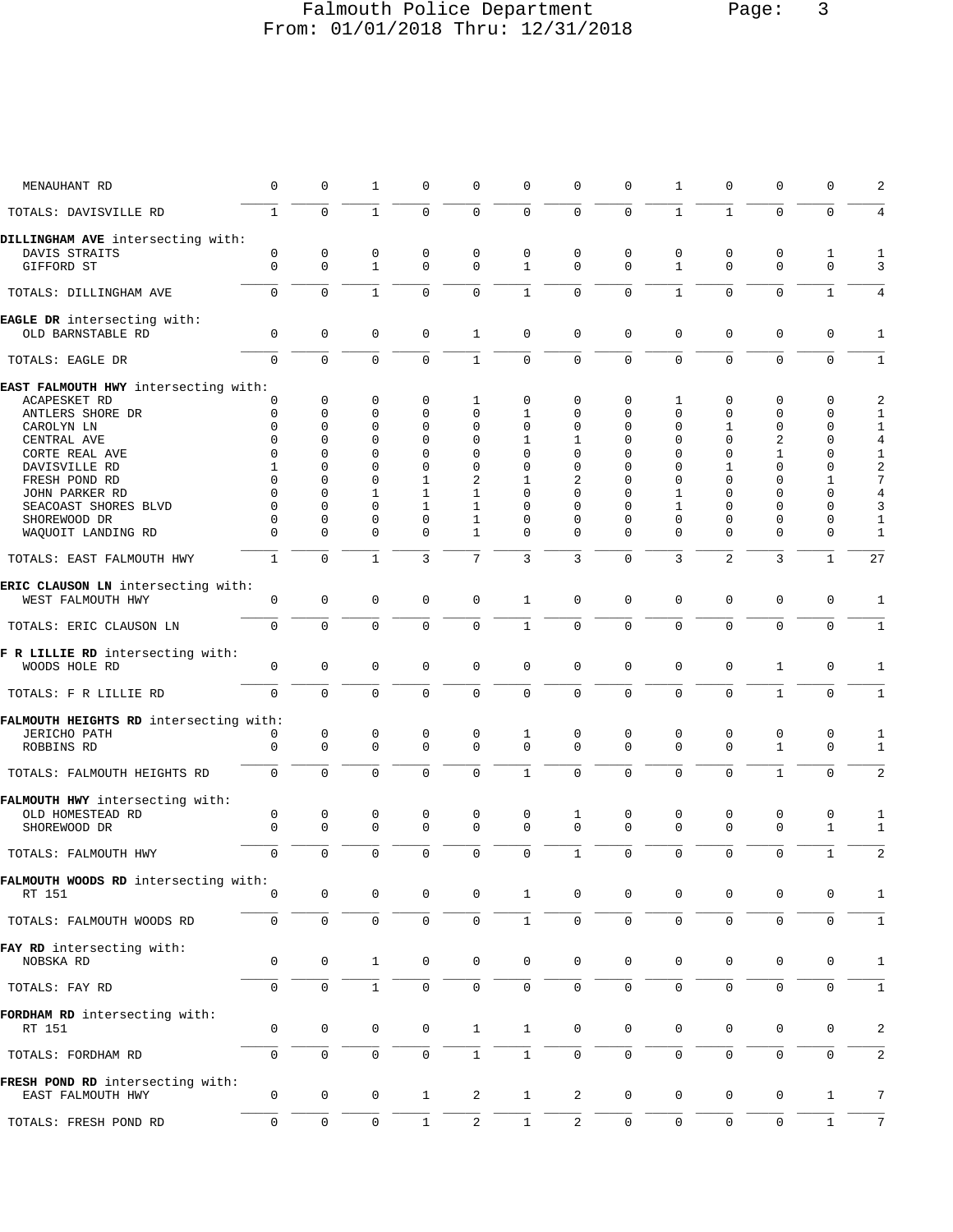## Falmouth Police Department Page: 4 From: 01/01/2018 Thru: 12/31/2018

| GIFFORD EXT ST intersecting with:<br>BRICK KILN RD                                      | 1                                 | 0                               | 0                                    | 0                                               | 0                                           | $\mathbf 0$             | 0                                | 0                                 | 0                | 0                                              | 0                                              | 0                                              | 1                                                       |
|-----------------------------------------------------------------------------------------|-----------------------------------|---------------------------------|--------------------------------------|-------------------------------------------------|---------------------------------------------|-------------------------|----------------------------------|-----------------------------------|------------------|------------------------------------------------|------------------------------------------------|------------------------------------------------|---------------------------------------------------------|
| TOTALS: GIFFORD EXT ST                                                                  | $\mathbf{1}$                      | $\mathbf 0$                     | $\mathbf 0$                          | 0                                               | $\mathbf 0$                                 | $\mathbf 0$             | $\mathbf 0$                      | $\Omega$                          | $\Omega$         | $\mathbf 0$                                    | $\mathbf 0$                                    | $\mathbf 0$                                    | $\mathbf{1}$                                            |
| GIFFORD ST intersecting with:<br>BRICK KILN RD<br>DILLINGHAM AVE<br>JONES RD<br>MAIN ST | 0<br>0<br>$\Omega$<br>0           | 0<br>$\mathbf 0$<br>0<br>0      | 0<br>1<br>$\mathbf 0$<br>0           | 1<br>$\mathbf 0$<br>$\mathbf 0$<br>1            | 1<br>$\mathbf 0$<br>$\Omega$<br>$\mathbf 0$ | 0<br>1<br>$\Omega$<br>0 | 0<br>0<br>$\Omega$<br>0          | 1<br>0<br>0<br>0                  | 0<br>1<br>1<br>0 | $\mathbf 0$<br>$\mathbf 0$<br>$\mathbf 0$<br>1 | $\mathbf 0$<br>$\mathbf 0$<br>1<br>$\mathbf 0$ | $\mathbf 0$<br>$\mathbf 0$<br>$\mathbf 0$<br>1 | 3<br>3<br>$\overline{\mathbf{c}}$<br>3                  |
| WOODVIEW DR                                                                             | $\Omega$                          | 1                               | $\Omega$                             | $\mathbf 0$                                     | $\mathbf 0$                                 | $\Omega$                | $\Omega$                         | $\Omega$                          | $\Omega$         | $\Omega$                                       | $\mathbf 0$                                    | $\mathbf 0$                                    | 1                                                       |
| TOTALS: GIFFORD ST                                                                      | $\mathsf 0$                       | $\mathbf{1}$                    | $\mathbf{1}$                         | 2                                               | $\mathbf{1}$                                | $\mathbf{1}$            | $\mathbf 0$                      | $\mathbf{1}$                      | 2                | $\mathbf{1}$                                   | $\mathbf{1}$                                   | $\mathbf{1}$                                   | 12                                                      |
| GRAND AVE intersecting with:<br>HAWTHORNE AVE<br>WORCESTER AVE                          | 0<br>0                            | 0<br>$\mathbf 0$                | 0<br>$\mathbf 0$                     | 0<br>$\mathbf 0$                                | 0<br>$\mathbf 0$                            | 0<br>$\mathbf 0$        | 1<br>$\mathbf{1}$                | 0<br>$\mathbf 0$                  | 0<br>$\mathbf 0$ | 0<br>$\mathbf 0$                               | 0<br>$\mathbf 0$                               | 0<br>$\mathbf 0$                               | 1<br>$\mathbf{1}$                                       |
| TOTALS: GRAND AVE                                                                       | $\mathbf 0$                       | $\mathbf 0$                     | $\mathbf 0$                          | $\Omega$                                        | $\mathbf 0$                                 | $\mathbf 0$             | $\overline{a}$                   | $\Omega$                          | $\mathbf 0$      | $\mathbf{0}$                                   | $\Omega$                                       | $\mathbf 0$                                    | 2                                                       |
| HADDON AVE intersecting with:<br>MAIN ST                                                | 0                                 | $\mathbf{1}$                    | 0                                    | 0                                               | $\mathbf 0$                                 | $\mathsf 0$             | $\mathbf 0$                      | 0                                 | $\mathbf 0$      | $\mathbf 0$                                    | 0                                              | $\mathbf 0$                                    | 1                                                       |
| TOTALS: HADDON AVE                                                                      | 0                                 | $\mathbf{1}$                    | $\mathbf 0$                          | $\mathbf 0$                                     | $\mathbf 0$                                 | $\mathbf 0$             | $\mathbf 0$                      | $\overline{0}$                    | $\mathbf 0$      | $\mathbf 0$                                    | $\mathbf 0$                                    | $\mathsf 0$                                    | 1                                                       |
| HAWTHORNE AVE intersecting with:<br>GRAND AVE                                           | 0                                 | $\mathbf 0$                     | $\mathbf 0$                          | 0                                               | $\mathbf 0$                                 | $\mathbf 0$             | $\mathbf{1}$                     | 0                                 | $\mathsf 0$      | $\mathbf 0$                                    | 0                                              | $\mathbf 0$                                    | 1                                                       |
| TOTALS: HAWTHORNE AVE                                                                   | $\mathbf 0$                       | $\mathbf 0$                     | $\mathbf 0$                          | $\mathbf 0$                                     | $\mathbf 0$                                 | $\mathbf 0$             | $\mathbf{1}$                     | $\Omega$                          | $\mathbf 0$      | $\mathbf{0}$                                   | $\mathbf 0$                                    | $\mathbf 0$                                    | 1                                                       |
| HAYWAY RD intersecting with:<br>MELLO ST<br>OLD BARNSTABLE RD<br>SANDWICH RD            | 0<br>$\mathbf 0$<br>$\Omega$      | $\mathbf 0$<br>0<br>$\mathbf 0$ | 0<br>$\mathbf 0$<br>0                | 0<br>$\mathbf 0$<br>$\mathbf 0$                 | $\mathbf 0$<br>0<br>$\mathbf 0$             | 0<br>0<br>$\Omega$      | 0<br>$\mathbf 0$<br>$\mathbf{1}$ | 1<br>$\mathsf 0$<br>$\Omega$      | 0<br>0<br>0      | $\mathbf 0$<br>$\mathbf 0$<br>$\mathbf 0$      | 0<br>1<br>$\mathbf 0$                          | $\mathbf 0$<br>0<br>0                          | 1<br>1<br>1                                             |
| TOTALS: HAYWAY RD                                                                       | $\mathbf 0$                       | $\mathbf 0$                     | $\Omega$                             | $\Omega$                                        | $\mathbf 0$                                 | $\mathbf 0$             | $\mathbf{1}$                     | $\mathbf{1}$                      | $\mathbf 0$      | $\mathbf{0}$                                   | $\mathbf{1}$                                   | $\mathbf 0$                                    | 3                                                       |
| HEWINS ST intersecting with:<br>PALMER AVE                                              | $\mathsf 0$                       | $\mathsf{O}\xspace$             | $\mathbf 0$                          | $\mathbf 0$                                     | $\mathbf 0$                                 | $\mathbf 0$             | $\mathbf 0$                      | 0                                 | 0                | $\mathbf 0$                                    | 1                                              | $\mathsf 0$                                    | 1                                                       |
| TOTALS: HEWINS ST                                                                       | 0                                 | $\mathbf 0$                     | $\mathbf 0$                          | 0                                               | $\mathbf 0$                                 | $\mathsf{O}\xspace$     | 0                                | $\mathbf 0$                       | $\mathbf 0$      | $\mathbf 0$                                    | $\mathbf{1}$                                   | $\mathsf{O}\xspace$                            | $\mathbf{1}$                                            |
| HIDDEN VILLAGE RD intersecting with:<br>QUAKER RD                                       | $\mathbf 0$                       | $\mathbf 0$                     | $\mathbf 0$                          | $\mathbf 0$                                     | $\mathbf 0$                                 | $\mathbf 0$             | $\mathbf{1}$                     | 0                                 | $\mathbf 0$      | $\mathbf{0}$                                   | $\mathbf 0$                                    | $\mathbf 0$                                    | $\mathbf{1}$                                            |
| TOTALS: HIDDEN VILLAGE RD                                                               | $\mathbf 0$                       | $\mathbf 0$                     | $\mathbf 0$                          | $\mathbf 0$                                     | $\mathbf 0$                                 | $\mathsf 0$             | $\mathbf{1}$                     | $\mathsf 0$                       | 0                | $\mathbf{0}$                                   | $\mathbf 0$                                    | $\mathbf 0$                                    | $\mathbf{1}$                                            |
| HOOPPOLE RD intersecting with:<br><b>ASHUMET RD</b>                                     | $\mathbf{1}$                      | $\mathbf 0$                     | $\mathbf 0$                          | $\mathbf 0$                                     | $\mathbf 0$                                 | $\mathbf 0$             | $\mathbf 0$                      | $\mathsf 0$                       | 0                | $\mathbf 0$                                    | $\mathbf 0$                                    | $\mathbf 0$                                    | 1                                                       |
| TOTALS: HOOPPOLE RD                                                                     | $\mathbf{1}$                      | $\mathbf 0$                     | $\mathbf 0$                          | $\mathbf 0$                                     | $\mathbf 0$                                 | $\mathbf 0$             | $\mathbf 0$                      | 0                                 | $\mathbf 0$      | $\mathbf{0}$                                   | $\mathbf 0$                                    | $\mathbf 0$                                    | $\mathbf{1}$                                            |
| JERICHO PATH intersecting with:<br>FALMOUTH HEIGHTS RD                                  | 0                                 | $\mathbf 0$                     | $\mathbf 0$                          | $\mathbf 0$                                     | 0                                           | $\mathbf{1}$            | 0                                | 0                                 | 0                | $\mathbf 0$                                    | 0                                              | 0                                              | 1                                                       |
| TOTALS: JERICHO PATH                                                                    | 0                                 | $\mathsf{O}$                    | $\mathsf{O}$                         | $\mathbf 0$                                     | $\mathsf{O}\xspace$                         | $\mathbf{1}$            | 0                                | $\mathbf 0$                       | 0                | $\mathbf 0$                                    | 0                                              | $\mathsf{O}\xspace$                            | 1                                                       |
| JOHN PARKER RD intersecting with:<br>EAST FALMOUTH HWY                                  | $\mathbf 0$                       | $\mathsf{O}\xspace$             | $\mathbf{1}$                         | $\mathbf{1}$                                    | $\mathbf{1}$                                | $\mathsf 0$             | $\mathbf 0$                      | $\mathbf 0$                       | $\mathbf{1}$     | $\mathbf 0$                                    | $\mathsf{O}\xspace$                            | $\mathsf{O}\xspace$                            | $\overline{4}$                                          |
| TOTALS: JOHN PARKER RD                                                                  | 0                                 | $\mathsf 0$                     | $\mathbf 1$                          | $\,1$                                           | $\mathbf 1$                                 | $\mathsf 0$             | 0                                | $\mathsf 0$                       | $\mathbf{1}$     | $\mathsf 0$                                    | $\mathsf{O}\xspace$                            | $\mathsf{O}\xspace$                            | 4                                                       |
| JONES RD intersecting with:<br>BOURBON ST<br>DAVIS STRAITS<br>GIFFORD ST<br>NURSERY RD  | 0<br>$\mathbf 0$<br>$\Omega$<br>0 | 0<br>0<br>0<br>0                | 0<br>$\mathbf 0$<br>$\mathbf 0$<br>0 | 0<br>$\mathbf 0$<br>$\mathbf 0$<br>$\mathbf{1}$ | 0<br>$\mathbf 0$<br>$\mathbf 0$<br>0        | 0<br>0<br>0<br>1        | 0<br>0<br>0<br>$\mathbf{1}$      | 0<br>0<br>$\Omega$<br>$\mathbf 1$ | 1<br>1<br>1<br>0 | 0<br>$\mathbf 0$<br>$\mathbf 0$<br>0           | 0<br>$\mathbf 0$<br>1<br>$\mathbf 0$           | 0<br>1<br>$\mathbf 0$<br>$\mathbf 0$           | 1<br>$\overline{a}$<br>$\overline{a}$<br>$\overline{4}$ |
| PALMER AVE                                                                              | $\Omega$                          | 0                               | $\Omega$                             | $\mathbf 0$                                     | $\mathbf 0$                                 | 0                       | $\Omega$                         | $\mathbf{1}$                      | 0                | $\mathbf 0$                                    | $\mathsf 0$                                    | $\mathbf 0$                                    | $\mathbf{1}$                                            |
| TOTALS: JONES RD                                                                        | 0                                 | 0                               | $\mathbf 0$                          | $\mathbf{1}$                                    | $\mathsf 0$                                 | $\mathbf{1}$            | $\mathbf{1}$                     | $\overline{a}$                    | 3                | $\mathbf 0$                                    | $\mathbf{1}$                                   | $\mathbf{1}$                                   | 10                                                      |

**LAKEVIEW AVE** intersecting with: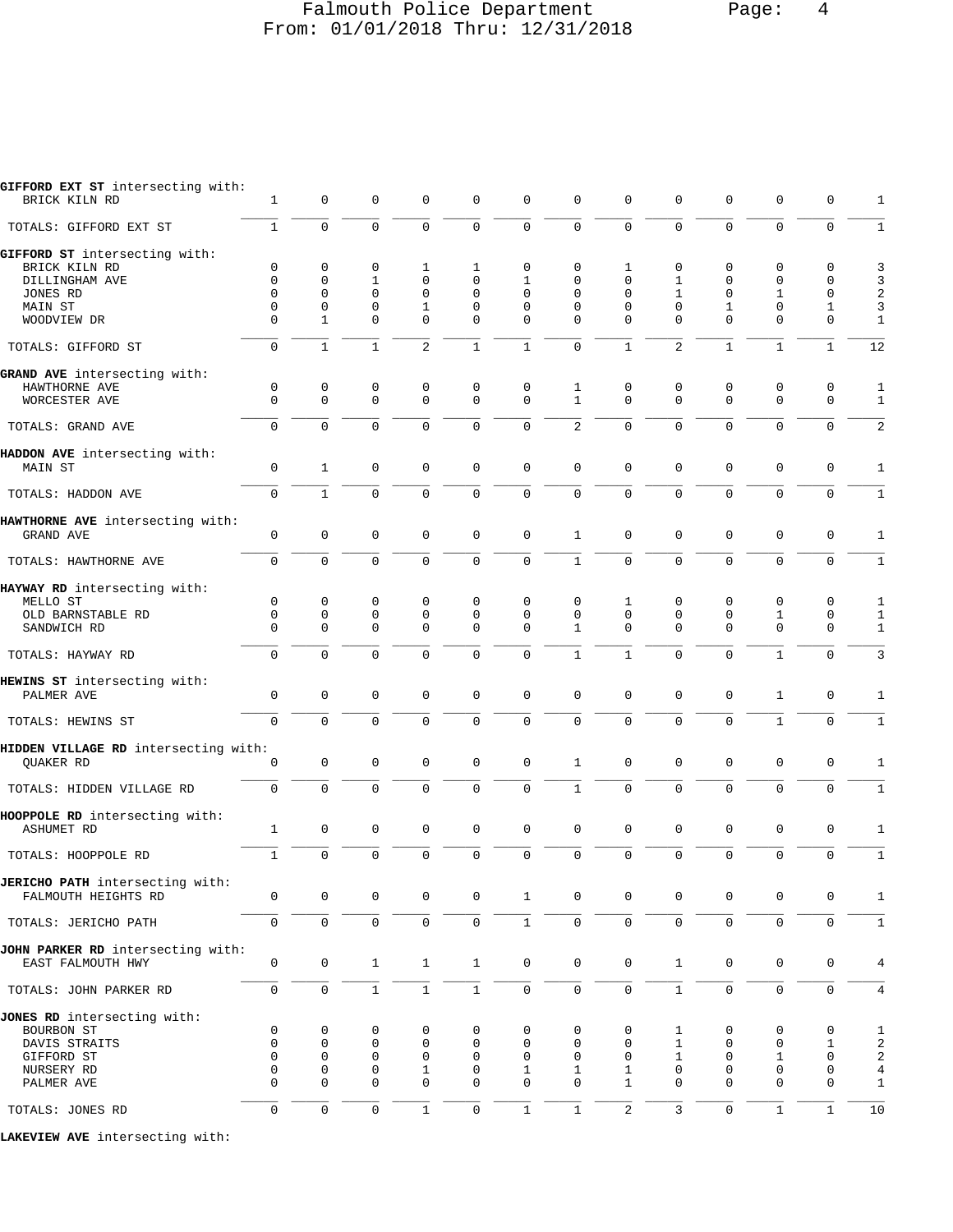# Falmouth Police Department Page: 5 From: 01/01/2018 Thru: 12/31/2018

| MINOT ST<br>PALMER AVE                                | $\mathbf 0$<br>$\Omega$ | 0<br>$\Omega$       | 0<br>$\mathbf 0$ | 0<br>$\Omega$       | 0<br>$\Omega$       | 0<br>$\Omega$       | 1<br>$\Omega$       | $\Omega$<br>$\Omega$ | 0<br>$\Omega$       | $\mathbf 0$<br>$\Omega$ | $\mathbf 0$<br>$\Omega$ | 0<br>$\mathbf{1}$ | 1<br>1         |
|-------------------------------------------------------|-------------------------|---------------------|------------------|---------------------|---------------------|---------------------|---------------------|----------------------|---------------------|-------------------------|-------------------------|-------------------|----------------|
| TOTALS: LAKEVIEW AVE                                  | $\Omega$                | $\Omega$            | $\Omega$         | $\Omega$            | $\Omega$            | $\Omega$            | $\mathbf{1}$        | $\Omega$             | $\Omega$            | $\Omega$                | $\Omega$                | $\mathbf{1}$      | $\overline{2}$ |
| LIMERICK LN intersecting with:<br>SANDWICH RD         | $\mathbf 0$             | 0                   | $\mathbf 0$      | $\mathbf 0$         | 1                   | 0                   | $\mathbf 0$         | $\mathbf 0$          | $\mathbf 0$         | $\mathbf 0$             | $\mathbf 0$             | 0                 | $\mathbf{1}$   |
| TOTALS: LIMERICK LN                                   | $\mathbf 0$             | $\Omega$            | $\mathbf 0$      | $\Omega$            | $\mathbf{1}$        | $\mathbf 0$         | $\mathbf 0$         | $\Omega$             | $\Omega$            | $\Omega$                | $\Omega$                | $\mathbf 0$       | $\mathbf{1}$   |
| LOCUST ST intersecting with:<br>SIMPSON LN            | $\Omega$                | 0                   | $\mathbf 0$      | $\Omega$            | 0                   | $\mathbf 0$         | $\mathbf 0$         | $\Omega$             | $\mathbf 0$         | $\mathbf{1}$            | $\mathbf 0$             | $\mathbf 0$       | $\mathbf{1}$   |
| TOTALS: LOCUST ST                                     | 0                       | $\Omega$            | $\mathbf 0$      | $\Omega$            | 0                   | $\mathsf 0$         | $\mathbf 0$         | $\Omega$             | $\mathbf 0$         | $\mathbf{1}$            | $\mathbf 0$             | $\mathbf 0$       | $\mathbf{1}$   |
| LODENGREEN DR intersecting with:<br>OLD BARNSTABLE RD | $\mathbf 0$             | $\mathbf 0$         | $\mathbf 0$      | $\mathbf 0$         | 0                   | $\mathbf 0$         | $\mathbf 0$         | $\mathbf 0$          | $\mathbf 0$         | $\mathbf{0}$            | $\mathbf 0$             | $\mathbf{1}$      | 1              |
| TOTALS: LODENGREEN DR                                 | $\Omega$                | $\Omega$            | $\Omega$         | $\Omega$            | $\Omega$            | $\Omega$            | $\Omega$            | $\Omega$             | $\Omega$            | $\Omega$                | $\Omega$                | $\mathbf{1}$      | $\mathbf{1}$   |
| MAIN ST intersecting with:                            |                         |                     |                  |                     |                     |                     |                     |                      |                     |                         |                         |                   |                |
| GIFFORD ST                                            | $\mathbf 0$             | $\mathbf 0$         | $\mathbf 0$      | 1                   | 0                   | 0                   | $\Omega$            | $\mathbf 0$          | 0                   | 1                       | $\mathbf 0$             | 1                 | 3              |
|                                                       |                         |                     |                  |                     |                     |                     |                     |                      |                     |                         |                         |                   |                |
| HADDON AVE                                            | $\Omega$                | $\mathbf{1}$        | $\mathbf 0$      | $\Omega$            | $\Omega$            | $\Omega$            | $\Omega$            | $\Omega$             | $\Omega$            | $\mathbf 0$             | $\Omega$                | $\mathbf 0$       | $\mathbf{1}$   |
| NORTH MAIN ST                                         | $\Omega$                | $\Omega$            | $\mathbf 0$      | $\mathbf 0$         | $\Omega$            | $\Omega$            | $\Omega$            | $\mathbf{1}$         | $\Omega$            | $\mathbf 0$             | $\mathbf 0$             | $\mathbf 0$       | $\mathbf{1}$   |
| SCRANTON AVE                                          | $\Omega$                | $\Omega$            | $\Omega$         | $\Omega$            | $\Omega$            | $\Omega$            | $\mathbf{1}$        | $\Omega$             | $\Omega$            | $\Omega$                | $\Omega$                | $\mathbf 0$       | $\mathbf{1}$   |
|                                                       |                         |                     |                  |                     |                     |                     |                     |                      |                     |                         |                         |                   |                |
| TOTALS: MAIN ST                                       | $\Omega$                | $\mathbf{1}$        | $\Omega$         | $\mathbf{1}$        | $\Omega$            | $\Omega$            | $\mathbf{1}$        | $\mathbf{1}$         | $\Omega$            | $\mathbf{1}$            | $\Omega$                | $\mathbf{1}$      | 6              |
| MARAVISTA AVE intersecting with:                      |                         |                     |                  |                     |                     |                     |                     |                      |                     |                         |                         |                   |                |
| MARAVISTA AVE EXT                                     | $\mathbf 0$             | $\mathbf 0$         | 0                | 0                   | 0                   | 2                   | $\mathbf 0$         | $\mathbf 0$          | 0                   | 0                       | 0                       | 0                 | 2              |
| RANDOLPH ST                                           | $\mathbf 0$             | $\mathbf 0$         | $\mathbf{1}$     | $\mathbf 0$         | 0                   | $\mathbf{1}$        | $\mathbf{1}$        | $\Omega$             | $\mathbf 0$         | $\mathbf 0$             | $\mathbf 0$             | $\mathbf 0$       | 3              |
| TEATICKET HWY                                         | $\Omega$                | $\Omega$            | $\Omega$         | $\mathbf{1}$        | $\Omega$            | $\Omega$            | $\Omega$            | $\Omega$             | $\Omega$            | $\Omega$                | $\Omega$                | $\mathbf 0$       | $\mathbf{1}$   |
|                                                       |                         |                     |                  |                     |                     |                     |                     |                      |                     |                         |                         |                   |                |
| TOTALS: MARAVISTA AVE                                 | $\mathbf 0$             | $\Omega$            | $\mathbf{1}$     | $\mathbf{1}$        | $\Omega$            | 3                   | $\mathbf{1}$        | $\Omega$             | $\Omega$            | $\Omega$                | $\Omega$                | $\Omega$          | 6              |
| MARAVISTA AVE EXT intersecting with:                  |                         |                     |                  |                     |                     |                     |                     |                      |                     |                         |                         |                   |                |
| MARAVISTA AVE                                         | 0                       | 0                   | 0                | 0                   | 0                   | 2                   | $\mathbf 0$         | $\mathbf 0$          | 0                   | 0                       | 0                       | 0                 | 2              |
| TEATICKET HWY                                         | $\overline{a}$          | $\mathbf 0$         | $\Omega$         | $\Omega$            | $\Omega$            | $\Omega$            | $\Omega$            | $\Omega$             | $\Omega$            | $\Omega$                | $\mathbf{1}$            | $\mathbf{1}$      | 4              |
|                                                       | $\overline{2}$          | $\Omega$            | $\Omega$         | $\Omega$            | $\Omega$            | $\overline{c}$      | $\Omega$            | $\Omega$             | $\Omega$            | $\Omega$                | $\mathbf{1}$            | $\mathbf{1}$      | 6              |
| TOTALS: MARAVISTA AVE EXT                             |                         |                     |                  |                     |                     |                     |                     |                      |                     |                         |                         |                   |                |
| MARLA LN intersecting with:<br>SANDWICH RD            | $\mathbf 0$             | $\mathsf 0$         | $\mathbf{1}$     | $\mathbf 0$         | 0                   | $\mathbf 0$         | $\mathbf 0$         | $\mathbf 0$          | $\mathbf 0$         | $\mathbf 0$             | $\mathbf 0$             | $\mathbf 0$       | 1              |
| TOTALS: MARLA LN                                      | $\Omega$                | $\Omega$            | $\mathbf{1}$     | $\Omega$            | 0                   | $\mathbf 0$         | $\mathbf 0$         | $\Omega$             | $\mathbf 0$         | $\Omega$                | $\Omega$                | $\mathbf 0$       | $\mathbf{1}$   |
|                                                       |                         |                     |                  |                     |                     |                     |                     |                      |                     |                         |                         |                   |                |
| MARTIN RD intersecting with:<br>WAQUOIT HWY           | $\mathbf 0$             | 0                   | $\mathbf 0$      | $\mathbf 0$         | 1                   | $\mathbf 0$         | $\mathbf 0$         | $\mathbf 0$          | $\mathbf 0$         | $\mathbf 0$             | $\mathbf 0$             | $\mathbf 0$       | 1              |
| TOTALS: MARTIN RD                                     | 0                       | $\Omega$            | $\Omega$         | $\Omega$            | $\mathbf{1}$        | $\mathbf 0$         | $\mathbf 0$         | 0                    | $\mathbf 0$         | $\mathbf 0$             | $\mathbf 0$             | $\mathbf 0$       | $\mathbf{1}$   |
|                                                       |                         |                     |                  |                     |                     |                     |                     |                      |                     |                         |                         |                   |                |
| MBL ST intersecting with:<br>WATER ST                 | 0                       | 0                   | $\mathsf 0$      | 0                   | 0                   | 1                   | 0                   | 0                    | 0                   | 0                       | $\mathbf 0$             | 0                 | 1              |
| TOTALS: MBL ST                                        | 0                       | 0                   | $\mathsf 0$      | 0                   | 0                   | $\mathbf{1}$        | $\mathsf{O}\xspace$ | $\mathsf 0$          | 0                   | $\mathbf 0$             | $\mathbf 0$             | $\mathbf 0$       | $\mathbf{1}$   |
|                                                       |                         |                     |                  |                     |                     |                     |                     |                      |                     |                         |                         |                   |                |
| MELLO ST intersecting with:<br>HAYWAY RD              | $\mathsf 0$             | $\mathsf 0$         | $\mathsf 0$      | $\mathbf 0$         | $\mathsf{O}\xspace$ | 0                   | $\mathbf 0$         | $\mathbf{1}$         | $\mathbf 0$         | $\mathsf{O}\xspace$     | $\mathbf 0$             | 0                 | $\mathbf{1}$   |
| TOTALS: MELLO ST                                      | $\mathsf{O}\xspace$     | 0                   | $\mathsf 0$      | 0                   | $\mathsf 0$         | 0                   | $\mathsf 0$         | $\mathbf{1}$         | $\mathsf 0$         | $\mathsf 0$             | $\mathsf 0$             | 0                 | $\mathbf 1$    |
|                                                       |                         |                     |                  |                     |                     |                     |                     |                      |                     |                         |                         |                   |                |
| MENAUHANT RD intersecting with:                       |                         |                     |                  |                     |                     |                     |                     |                      |                     |                         |                         |                   |                |
| CENTRAL AVE                                           | 0                       | 0                   | 0                | 0                   | 0                   | 1                   | 0                   | 0                    | 1                   | 0                       | 0                       | 0                 | 2              |
| DAVISVILLE RD                                         | $\mathsf{O}\xspace$     | $\mathsf{O}\xspace$ | $\mathbf{1}$     | 0                   | $\mathbf 0$         | 0                   | $\mathsf{O}\xspace$ | $\mathbf 0$          | $\mathbf{1}$        | 0                       | 0                       | $\mathbf 0$       | $\sqrt{2}$     |
| OHIO LN                                               | $\mathbf 0$             | 0                   | $\mathbf 0$      | $\mathbf 0$         | $\mathbf{1}$        | 0                   | $\mathbf 0$         | $\mathbf 0$          | $\mathbf 0$         | $\mathbf 0$             | $\mathbf 0$             | 0                 | $\mathbf{1}$   |
| TOTALS: MENAUHANT RD                                  | 0                       | 0                   | $\mathbf{1}$     | $\mathsf 0$         | $\mathbf 1$         | $\mathbf{1}$        | $\mathsf 0$         | $\mathbf{0}$         | $\overline{2}$      | $\mathsf{O}\xspace$     | $\mathsf 0$             | 0                 | 5              |
| METOXIT RD intersecting with:                         |                         |                     |                  |                     |                     |                     |                     |                      |                     |                         |                         |                   |                |
| WAQUOIT HWY                                           | $\mathbf 0$             | 0                   | 0                | $\mathsf{O}\xspace$ | $\mathbf{1}$        | 0                   | $\mathsf{O}\xspace$ | $\overline{a}$       | 0                   | 0                       | $\mathbf 0$             | $\mathbf{1}$      | $\,4$          |
| TOTALS: METOXIT RD                                    | 0                       | $\mathsf 0$         | $\mathsf 0$      | $\mathsf{O}\xspace$ | $\mathbf 1$         | $\mathsf{O}\xspace$ | $\mathsf{O}\xspace$ | $\overline{c}$       | $\mathsf{O}\xspace$ | $\mathsf{O}\xspace$     | $\mathsf 0$             | $1\,$             | $\overline{4}$ |
|                                                       |                         |                     |                  |                     |                     |                     |                     |                      |                     |                         |                         |                   |                |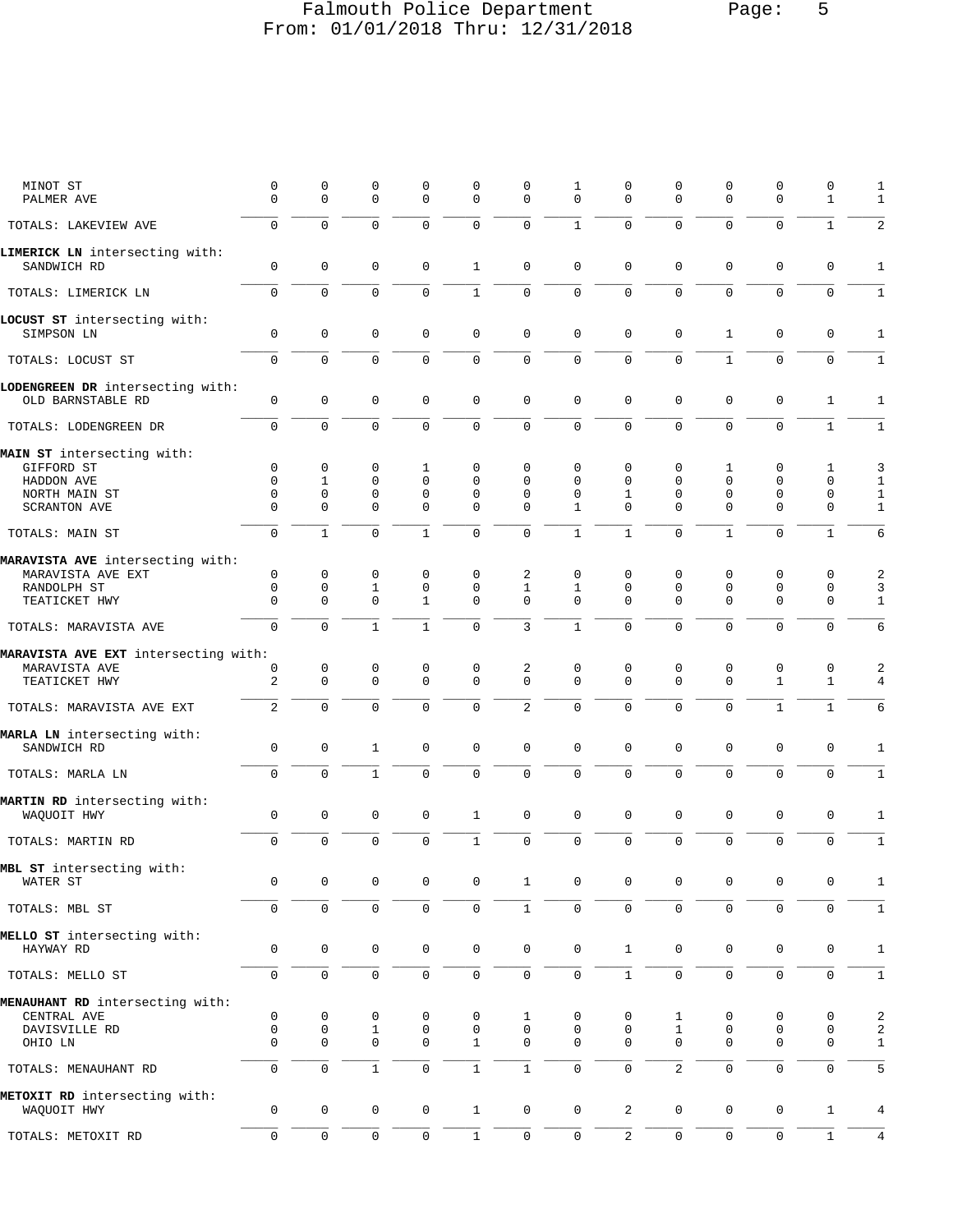### Falmouth Police Department Page: 6 From: 01/01/2018 Thru: 12/31/2018

| MILL RD intersecting with:<br>SURF DR                  | 0                   | 0                   | 0            | 0                   | 0            | 0            | $\mathbf 0$         | 1                   | 0            | 0                   | $\mathbf 0$         | 0                   | 1            |
|--------------------------------------------------------|---------------------|---------------------|--------------|---------------------|--------------|--------------|---------------------|---------------------|--------------|---------------------|---------------------|---------------------|--------------|
| TOTALS: MILL RD                                        | $\mathbf 0$         | 0                   | 0            | $\mathbf 0$         | 0            | $\mathbf 0$  | $\mathbf 0$         | $\mathbf{1}$        | $\mathbf 0$  | $\mathbf 0$         | $\mathbf 0$         | $\mathbf 0$         | $\mathbf{1}$ |
| MILLFIELD ST intersecting with:<br><b>OUISSETT AVE</b> | $\mathbf 0$         | $\mathbf 0$         | $\mathbf 0$  | $\mathbf 0$         | 0            | $\mathbf 0$  | $\mathbf 0$         | $\mathbf 0$         | 0            | $\mathbf 0$         | $\mathbf{1}$        | $\mathbf 0$         | $\mathbf{1}$ |
| TOTALS: MILLFIELD ST                                   | $\mathsf{O}\xspace$ | 0                   | $\mathbf 0$  | 0                   | 0            | 0            | $\mathsf 0$         | 0                   | $\mathbf 0$  | $\mathbf 0$         | $\mathbf{1}$        | $\mathbf 0$         | $1\,$        |
| MINOT ST intersecting with:<br>LAKEVIEW AVE            | $\mathbf 0$         | 0                   | $\mathbf 0$  | $\mathbf 0$         | 0            | $\mathbf 0$  | $\mathbf{1}$        | $\mathbf 0$         | 0            | $\mathbf 0$         | $\mathbf 0$         | 0                   | 1            |
| TOTALS: MINOT ST                                       | $\mathbf 0$         | 0                   | $\mathbf 0$  | $\mathbf 0$         | 0            | $\mathbf 0$  | $\mathbf{1}$        | 0                   | $\mathbf 0$  | $\mathbf 0$         | $\mathbf 0$         | $\mathbf 0$         | $\mathbf{1}$ |
| NOBSKA RD intersecting with:<br>FAY RD                 | 0                   | $\mathbf 0$         | 1            | $\mathbf 0$         | 0            | 0            | 0                   | 0                   | 0            | 0                   | 0                   | 0                   | 1            |
| TOTALS: NOBSKA RD                                      | $\mathbf 0$         | $\Omega$            | $\mathbf{1}$ | $\mathbf 0$         | 0            | $\mathbf 0$  | $\mathbf 0$         | $\Omega$            | $\Omega$     | $\mathbf 0$         | $\mathbf 0$         | $\mathbf 0$         | $\mathbf{1}$ |
| NORTH FALMOUTH HWY intersecting with:<br>COUNTY RD     | 0                   | $\mathbf 0$         | 0            | $\mathbf 0$         | 0            | 0            | $\Omega$            | $\Omega$            | 0            | $\mathbf 0$         | 0                   |                     |              |
|                                                        |                     |                     |              |                     |              |              |                     |                     |              |                     |                     | 1                   | 1            |
| OLD MAIN RD                                            | $\mathbf 0$         | $\mathbf 0$         | 0            | $\mathbf 0$         | 0            | 0            | $\mathbf 0$         | $\mathbf 0$         | $\mathbf 0$  | $\mathbf 0$         | $\mathbf{1}$        | $\mathbf 0$         | 1            |
| RT 151                                                 | 0                   | 0                   | 0            | 0                   | 1            | 3            | $\mathbf 0$         | 0                   | 0            | 0                   | 0                   | 0                   | 4            |
| WINSLOW RD                                             | $\mathbf 0$         | $\mathbf{1}$        | $\Omega$     | $\mathbf{1}$        | 0            | $\mathbf 0$  | $\Omega$            | $\Omega$            | $\Omega$     | $\Omega$            | $\mathbf 0$         | $\mathsf 0$         | 2            |
| TOTALS: NORTH FALMOUTH HWY                             | $\mathbf 0$         | $\mathbf{1}$        | 0            | $\mathbf{1}$        | $\mathbf 1$  | 3            | $\mathbf 0$         | $\Omega$            | $\mathbf 0$  | $\mathbf 0$         | $1\,$               | $\mathbf{1}$        | 8            |
| NORTH MAIN ST intersecting with:                       |                     |                     |              |                     |              |              |                     |                     |              |                     |                     |                     |              |
| MAIN ST                                                | $\mathbf 0$         | $\mathbf 0$         | $\mathbf 0$  | $\mathbf 0$         | 0            | 0            | $\mathbf 0$         | $\mathbf{1}$        | $\mathbf 0$  | $\mathbf 0$         | $\mathbf 0$         | $\mathbf 0$         | 1            |
| TOTALS: NORTH MAIN ST                                  | $\mathsf{O}\xspace$ | 0                   | 0            | $\mathbf 0$         | 0            | $\mathbf 0$  | $\mathsf 0$         | $\mathbf{1}$        | 0            | $\mathbf 0$         | $\mathbf 0$         | $\mathbf 0$         | $\mathbf{1}$ |
|                                                        |                     |                     |              |                     |              |              |                     |                     |              |                     |                     |                     |              |
| NURSERY RD intersecting with:<br>JONES RD              | $\mathbf 0$         | 0                   | $\mathsf 0$  | 1                   | 0            | $\mathbf{1}$ | 1                   | 1                   | $\mathbf 0$  | $\mathbf 0$         | $\mathbf 0$         | 0                   |              |
| TOTALS: NURSERY RD                                     | $\mathbf 0$         | $\Omega$            | $\mathbf 0$  | $\mathbf{1}$        | 0            | $\mathbf{1}$ | $\mathbf{1}$        | $\mathbf{1}$        | $\mathbf 0$  | $\mathbf 0$         | $\mathbf 0$         | $\mathbf 0$         | 4            |
|                                                        |                     |                     |              |                     |              |              |                     |                     |              |                     |                     |                     |              |
| OHIO LN intersecting with:<br>MENAUHANT RD             | $\mathbf 0$         | 0                   | 0            | $\mathbf 0$         | 1            | 0            | $\mathbf 0$         | $\mathbf 0$         | 0            | 0                   | 0                   | 0                   | 1            |
| TOTALS: OHIO LN                                        | $\mathbf 0$         | 0                   | $\mathbf 0$  | 0                   | $\mathbf{1}$ | $\mathbf 0$  | $\mathsf{O}\xspace$ | $\mathbf 0$         | $\mathbf 0$  | $\mathbf 0$         | $\mathbf 0$         | $\mathbf 0$         | $\mathbf{1}$ |
| OLD BARNSTABLE RD intersecting with:                   |                     |                     |              |                     |              |              |                     |                     |              |                     |                     |                     |              |
| CARRIAGE SHOP RD                                       | 0                   | $\mathbf 0$         | 0            | 1                   | 0            | 0            | 1                   | 0                   | 0            | $\mathbf 0$         | 0                   | 1                   | 3            |
| COUNTRY CLUB LN                                        | 0                   | 0                   | 1            | $\mathbf 0$         | 0            | 0            | $\mathbf 0$         | 0                   | 0            | $\mathbf 0$         | $\mathbf 0$         | 0                   | $\mathbf{1}$ |
| EAGLE DR                                               | 0                   | 0                   | 0            | $\mathbf 0$         | 1            | 0            | $\mathbf 0$         | $\Omega$            | 0            | $\mathbf 0$         | $\mathbf 0$         | 0                   | $\mathbf{1}$ |
| HAYWAY RD                                              | 0                   | 0                   | 0            | $\mathbf 0$         | 0            | 0            | $\mathbf 0$         | 0                   | 0            | $\mathbf 0$         | $\mathbf{1}$        | $\mathbf 0$         | $\mathbf{1}$ |
| LODENGREEN DR                                          | $\Omega$            | $\Omega$            | 0            | $\Omega$            | 0            | 0            | $\Omega$            | $\Omega$            | $\Omega$     | $\mathbf 0$         | $\mathbf 0$         | 1                   | $\mathbf{1}$ |
| TOTALS: OLD BARNSTABLE RD                              | 0                   | 0                   | $\mathbf{1}$ | $\mathbf{1}$        | $\mathbf{1}$ | $\mathbf 0$  | $\mathbf{1}$        | $\Omega$            | $\mathbf 0$  | $\mathbf 0$         | $\mathbf{1}$        | $\overline{2}$      | 7            |
|                                                        |                     |                     |              |                     |              |              |                     |                     |              |                     |                     |                     |              |
| OLD HOMESTEAD RD intersecting with:<br>W FALMOUTH HWY  | 0                   | 0                   | 0            | 0                   | 0            | 0            | 1                   | $\Omega$            | 0            | 0                   | 0                   | 0                   | 1            |
| TOTALS: OLD HOMESTEAD RD                               | $\mathbf 0$         | $\mathbf 0$         | $\mathsf 0$  | $\mathbf 0$         | 0            | 0            | $\mathbf{1}$        | $\mathbf 0$         | $\mathbf 0$  | $\mathsf{O}\xspace$ | $\mathsf{O}\xspace$ | $\mathsf{O}\xspace$ | $\mathbf{1}$ |
|                                                        |                     |                     |              |                     |              |              |                     |                     |              |                     |                     |                     |              |
| OLD MAIN RD intersecting with:<br>NORTH FALMOUTH HWY   | 0                   | 0                   | $\mathsf 0$  | 0                   | 0            | $\mathsf 0$  | $\mathbf 0$         | $\mathbf 0$         | 0            | $\mathbf 0$         | 1                   | 0                   | 1            |
|                                                        |                     |                     |              |                     |              |              |                     |                     |              |                     |                     |                     |              |
| TOTALS: OLD MAIN RD                                    | $\mathbf 0$         | 0                   | $\mathsf 0$  | $\mathbf 0$         | 0            | 0            | $\mathsf 0$         | 0                   | 0            | $\mathsf{O}\xspace$ | $\mathbf{1}$        | $\mathbf 0$         | $\mathbf{1}$ |
| OWLS NEST RD intersecting with:<br>PINECREST BEACH DR  | 0                   | $\mathsf{O}\xspace$ | $\mathsf 0$  | $\mathsf{O}\xspace$ | 0            | 0            | $\mathbf 0$         | 0                   | 0            | 0                   | $\mathbf 0$         | $\mathbf{1}$        | 1            |
| TOTALS: OWLS NEST RD                                   | 0                   | 0                   | $\mathsf 0$  | 0                   | 0            | $\mathsf 0$  | $\mathsf 0$         | 0                   | $\mathbf 0$  | $\mathsf{O}\xspace$ | $\mathsf 0$         | $\mathbf{1}$        | $\mathbf{1}$ |
| OX BOW RD intersecting with:                           |                     |                     |              |                     |              |              |                     |                     |              |                     |                     |                     |              |
| TEATICKET HWY                                          | 0                   | $\mathsf{O}\xspace$ | $\mathsf 0$  | $\mathsf{O}\xspace$ | $\mathbf{1}$ | $\mathbf{1}$ | $\mathsf{O}\xspace$ | $\mathbf 0$         | $\mathbf{1}$ | 0                   | 0                   | 0                   | 3            |
| TOTALS: OX BOW RD                                      | 0                   | 0                   | $\mathsf 0$  | 0                   | $\,1$        | $\mathbf 1$  | $\mathsf{O}\xspace$ | $\mathsf{O}\xspace$ | $\mathbf{1}$ | $\mathbb O$         | $\mathsf{O}\xspace$ | $\mathsf{O}\xspace$ | 3            |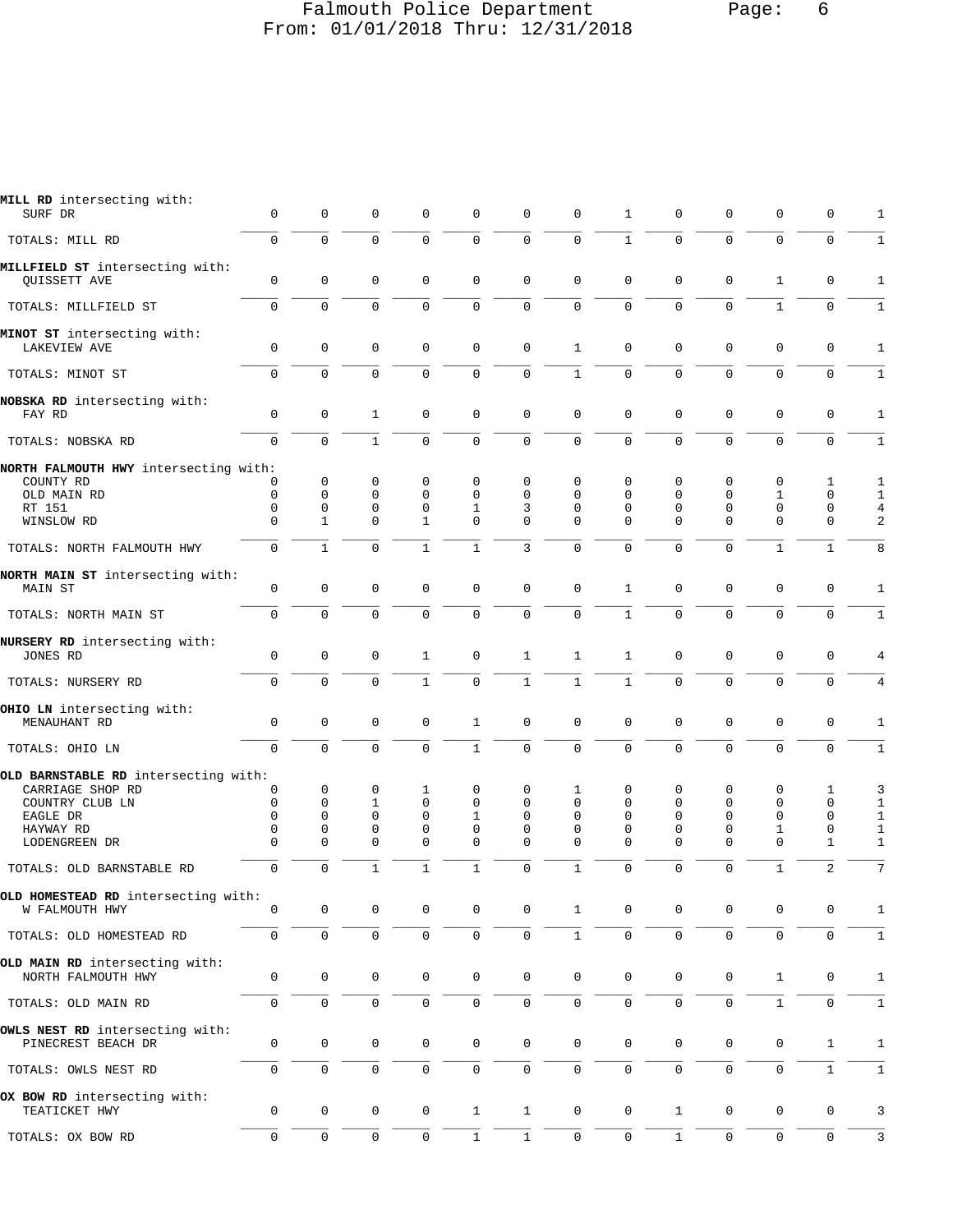### Falmouth Police Department Page: 7 From: 01/01/2018 Thru: 12/31/2018

| OYSTER POND RD intersecting with:     |                     |              |              |                |              |              | $\mathbf 0$         |              |              |                |              |              |                |
|---------------------------------------|---------------------|--------------|--------------|----------------|--------------|--------------|---------------------|--------------|--------------|----------------|--------------|--------------|----------------|
| WOODS HOLE RD                         | $\mathbf 0$         | $\mathbf 0$  | $\mathbf 0$  | 0              | $\mathsf 0$  | 2            |                     | 0            | $\mathbf 0$  | $\mathbf 0$    | $\mathbf 0$  | $\mathbf 0$  | 2              |
| TOTALS: OYSTER POND RD                | $\mathbf 0$         | $\mathbf 0$  | $\mathbf 0$  | 0              | $\mathsf 0$  | $\sqrt{2}$   | $\mathbf 0$         | 0            | $\mathbf 0$  | $\mathbf 0$    | $\mathbf 0$  | $\mathbf 0$  | $\sqrt{2}$     |
| PALMER AVE intersecting with:         |                     |              |              |                |              |              |                     |              |              |                |              |              |                |
| CARLSON LN                            | 0                   | 0            | 0            | 0              | 0            | 0            | $\mathbf 0$         | 0            | 0            | 0              | 1            | 0            | 1              |
| HEWINS ST                             | $\Omega$            | 0            | 0            | 0              | 0            | 0            | $\Omega$            | 0            | 0            | 0              | 1            | 0            | 1              |
| JONES RD                              | $\Omega$            | 0            | 0            | 0              | 0            | 0            | $\Omega$            | 1            | $\Omega$     | 0              | $\mathbf{0}$ | 0            | $\mathbf{1}$   |
| LAKEVIEW AVE                          | 0                   | 0            | 0            | 0              | 0            | 0            | $\mathbf 0$         | 0            | 0            | 0              | $\mathbf 0$  | 1            | $\mathbf{1}$   |
| RT 28 SOUTH                           | $\Omega$            | 0            | $\Omega$     | $\Omega$       | 1            | 1            | $\Omega$            | $\Omega$     | $\Omega$     | $\Omega$       | $\Omega$     | $\Omega$     | $\sqrt{2}$     |
| TER HEUN DR                           | $\Omega$            | 0            | $\Omega$     | $\Omega$       | $\Omega$     | $\Omega$     | $\Omega$            | 0            | $\Omega$     | $\mathbf 0$    | $\Omega$     | $\mathbf{1}$ | $\mathbf{1}$   |
| WEST FALMOUTH HWY                     | 1                   | 0            | 0            | 0              | 0            | 0            | $\mathbf 0$         | 0            | 0            | 1              | 0            | 0            | $\overline{a}$ |
| WOODRISE                              | 0                   | 0            | 0            | 0              | 0            | 0            | $\Omega$            | $\Omega$     | $\Omega$     | 1              | 0            | 0            | $\mathbf{1}$   |
| TOTALS: PALMER AVE                    | $\mathbf{1}$        | 0            | $\mathbf 0$  | 0              | $\mathbf{1}$ | $\mathbf{1}$ | $\mathbf 0$         | $\mathbf{1}$ | 0            | $\overline{2}$ | 2            | 2            | 10             |
| PINECREST BEACH DR intersecting with: |                     |              |              |                |              |              |                     |              |              |                |              |              |                |
| OWLS NEST RD                          | 0                   | $\mathbf 0$  | 0            | 0              | $\mathsf 0$  | $\mathbf 0$  | 0                   | 0            | 0            | $\mathsf 0$    | 0            | 1            | 1              |
| SANDWICH RD                           | 0                   | $\mathbf 0$  | $\Omega$     | $\mathbf 0$    | 0            | $\mathbf 0$  | 1                   | $\Omega$     | $\Omega$     | $\mathbf 0$    | $\mathbf{1}$ | $\mathbf 0$  | 2              |
| TOTALS: PINECREST BEACH DR            | $\mathbf 0$         | $\mathbf 0$  | $\mathbf 0$  | 0              | $\mathbf 0$  | $\mathbf 0$  | $\mathbf{1}$        | 0            | $\mathbf 0$  | $\mathbf 0$    | $\mathbf{1}$ | $\mathbf{1}$ | 3              |
| PLUM HOLLOW RD intersecting with:     |                     |              |              |                |              |              |                     |              |              |                |              |              |                |
| RT 151                                | $\mathbf 0$         | $\mathbf 0$  | $\mathbf 0$  | 0              | 0            | $\mathbf 0$  | $\mathbf 0$         | 0            | $\mathbf{1}$ | $\mathbf 0$    | $\mathbf 0$  | 0            | 1              |
| TOTALS: PLUM HOLLOW RD                | $\mathbf 0$         | $\mathbf{0}$ | $\Omega$     | $\overline{0}$ | $\mathbf 0$  | $\mathbf 0$  | $\Omega$            | $\Omega$     | $\mathbf{1}$ | $\mathbf 0$    | $\mathbf 0$  | $\mathbf 0$  | $\mathbf{1}$   |
| QUAKER RD intersecting with:          |                     |              |              |                |              |              |                     |              |              |                |              |              |                |
| CRYSTAL SPRING AVE                    | $\mathbf 0$         | 0            | 0            | 1              | 0            | 0            | 1                   | 0            | 0            | 0              | 0            | 0            | $\sqrt{2}$     |
| HIDDEN VILLAGE RD                     | $\mathbf 0$         | $\mathbf 0$  | $\mathbf 0$  | $\mathbf 0$    | $\mathbf 0$  | $\mathbf 0$  | $\mathbf{1}$        | $\mathbf 0$  | $\mathbf 0$  | $\mathbf 0$    | $\mathbf 0$  | $\mathbf 0$  | $\mathbf{1}$   |
| WILD HARBOR RD                        | 1                   | 0            | $\mathbf 0$  | $\mathbf 0$    | 0            | $\mathbf 0$  | $\Omega$            | 0            | $\Omega$     | $\mathbf 0$    | 0            | 0            | $\mathbf{1}$   |
| TOTALS: QUAKER RD                     | $\mathbf{1}$        | $\Omega$     | $\Omega$     | $\mathbf{1}$   | $\mathbf 0$  | $\mathbf 0$  | 2                   | $\Omega$     | $\Omega$     | $\mathbf 0$    | $\mathbf{0}$ | $\mathbf 0$  | $\,4$          |
| QUISSETT AVE intersecting with:       |                     |              |              |                |              |              |                     |              |              |                |              |              |                |
| MILLFIELD ST                          | $\mathsf{O}\xspace$ | $\mathsf 0$  | $\mathbf 0$  | 0              | $\mathsf 0$  | $\mathbf 0$  | $\mathbf 0$         | 0            | $\mathbf 0$  | $\mathbf 0$    | 1            | 0            | 1              |
| TOTALS: QUISSETT AVE                  | $\mathbf 0$         | $\mathbf 0$  | $\mathbf 0$  | $\mathbf 0$    | 0            | $\mathsf 0$  | $\mathbf 0$         | 0            | 0            | $\mathbf 0$    | $\mathbf{1}$ | $\mathbf 0$  | $\mathbf{1}$   |
| QUISSETT HARBOR RD intersecting with: |                     |              |              |                |              |              |                     |              |              |                |              |              |                |
| WOODS HOLE RD                         | 0                   | $\mathbf 0$  | $\mathbf 0$  | $\mathbf 0$    | $\mathbf{1}$ | $\mathbf 0$  | $\mathbf 0$         | $\mathbf 0$  | $\mathbf 0$  | $\mathbf 0$    | $\mathbf 0$  | $\mathbf 0$  | 1              |
|                                       |                     |              |              |                |              |              |                     |              |              |                |              |              |                |
| TOTALS: QUISSETT HARBOR RD            | $\mathbf 0$         | $\mathbf 0$  | $\mathbf 0$  | 0              | $1\,$        | $\mathsf 0$  | $\mathsf{O}\xspace$ | $\mathsf 0$  | $\mathsf 0$  | $\mathbf 0$    | $\mathbf{0}$ | $\mathbf 0$  | $\mathbf{1}$   |
| RANDOLPH ST intersecting with:        |                     |              |              |                |              |              |                     |              |              |                |              |              |                |
| MARAVISTA AVE                         | $\mathbf 0$         | $\mathbf 0$  | 1            | $\mathbf 0$    | $\mathsf 0$  | $\mathbf{1}$ | 1                   | $\mathsf 0$  | $\mathbf 0$  | $\mathbf 0$    | $\mathbf 0$  | 0            | 3              |
|                                       |                     |              |              |                |              |              |                     |              |              |                |              |              |                |
| TOTALS: RANDOLPH ST                   | $\mathbf 0$         | $\mathbf 0$  | $\mathbf{1}$ | $\Omega$       | $\mathbf 0$  | $\mathbf{1}$ | $\mathbf{1}$        | $\Omega$     | $\mathbf 0$  | $\mathbf 0$    | $\mathbf{0}$ | 0            | 3              |
| RANSOM RD intersecting with:          |                     |              |              |                |              |              |                     |              |              |                |              |              |                |
| WOODS HOLE RD                         | 0                   | 0            | 0            | 0              | $\Omega$     | 0            | $\Omega$            | 0            | 0            | 0              | 0            |              | 1              |
|                                       |                     |              |              |                |              |              |                     |              |              |                |              |              |                |
| TOTALS: RANSOM RD                     | $\mathbf 0$         | $\mathbf 0$  | $\mathbf 0$  | $\mathbf 0$    | $\mathbf 0$  | $\mathbf 0$  | $\mathbf 0$         | $\mathbf 0$  | $\mathbf 0$  | $\mathbf 0$    | $\mathbf{0}$ | $\mathbf{1}$ | $\mathbf{1}$   |
| RED BROOK RD intersecting with:       |                     |              |              |                |              |              |                     |              |              |                |              |              |                |
| WAQUOIT HWY                           | $\mathbf{1}$        | $\mathsf 0$  | $\mathbf 0$  | $\mathbf{1}$   | $\mathbf{1}$ | $\mathbf{1}$ | $\mathbf 0$         | 0            | $\mathbf{1}$ | $\mathbf 0$    | $\mathbf 0$  | $\mathbf 0$  | 5              |
| TOTALS: RED BROOK RD                  | $\mathbf{1}$        | $\mathbf 0$  | $\mathbf 0$  | $\mathbf{1}$   | $\mathbf{1}$ | $\mathbf{1}$ | $\mathbf 0$         | 0            | $\mathbf{1}$ | $\mathbf 0$    | $\mathbf 0$  | $\mathbf 0$  | 5              |
| ROBBINS RD intersecting with:         |                     |              |              |                |              |              |                     |              |              |                |              |              |                |
| FALMOUTH HEIGHTS RD                   | $\mathbf 0$         | $\mathbf 0$  | $\mathbf 0$  | $\mathbf 0$    | $\mathsf 0$  | $\mathbf 0$  | $\mathbf 0$         | $\mathsf 0$  | $\mathbf 0$  | $\mathbf 0$    | $\mathbf{1}$ | $\mathbf 0$  | 1              |
| TOTALS: ROBBINS RD                    | $\mathbf 0$         | $\mathbf 0$  | $\mathbf 0$  | 0              | $\mathbf 0$  | $\mathsf 0$  | $\mathbf 0$         | 0            | $\mathbf 0$  | $\mathbf 0$    | $\mathbf{1}$ | $\mathbf 0$  | $\mathbf{1}$   |
| RT 151 intersecting with:             |                     |              |              |                |              |              |                     |              |              |                |              |              |                |
| ASHUMET RD                            | 0                   | 0            | 0            | 0              | 0            | 0            | 1                   | 0            | 0            | 0              | 0            | 0            | 1              |
| BOXBERRY HILL RD                      | 0                   | 0            | 0            | 0              | 0            | 0            | $\mathbf 0$         | 0            | $\mathbf 0$  | $\mathbf 0$    | 1            | $\mathbf 0$  | $\mathbf{1}$   |
| CLOVERFIELD WAY                       | 1                   | 0            | 0            | 0              | 0            | $\mathbf 0$  | $\mathbf 0$         | 0            | 0            | 0              | 0            | 0            | $\mathbf{1}$   |
| CURRIER RD                            | 0                   | 0            | 0            | 0              | 0            | 1            | 1                   | 0            | 1            | 0              | 1            | 0            | 4              |
| FALMOUTH WOODS RD                     | $\Omega$            | $\Omega$     | $\mathbf 0$  | 0              | 0            | 1            | $\Omega$            | $\Omega$     | $\Omega$     | $\Omega$       | 0            | $\mathbf 0$  | $\mathbf{1}$   |
|                                       |                     |              |              |                |              |              |                     |              |              |                |              |              |                |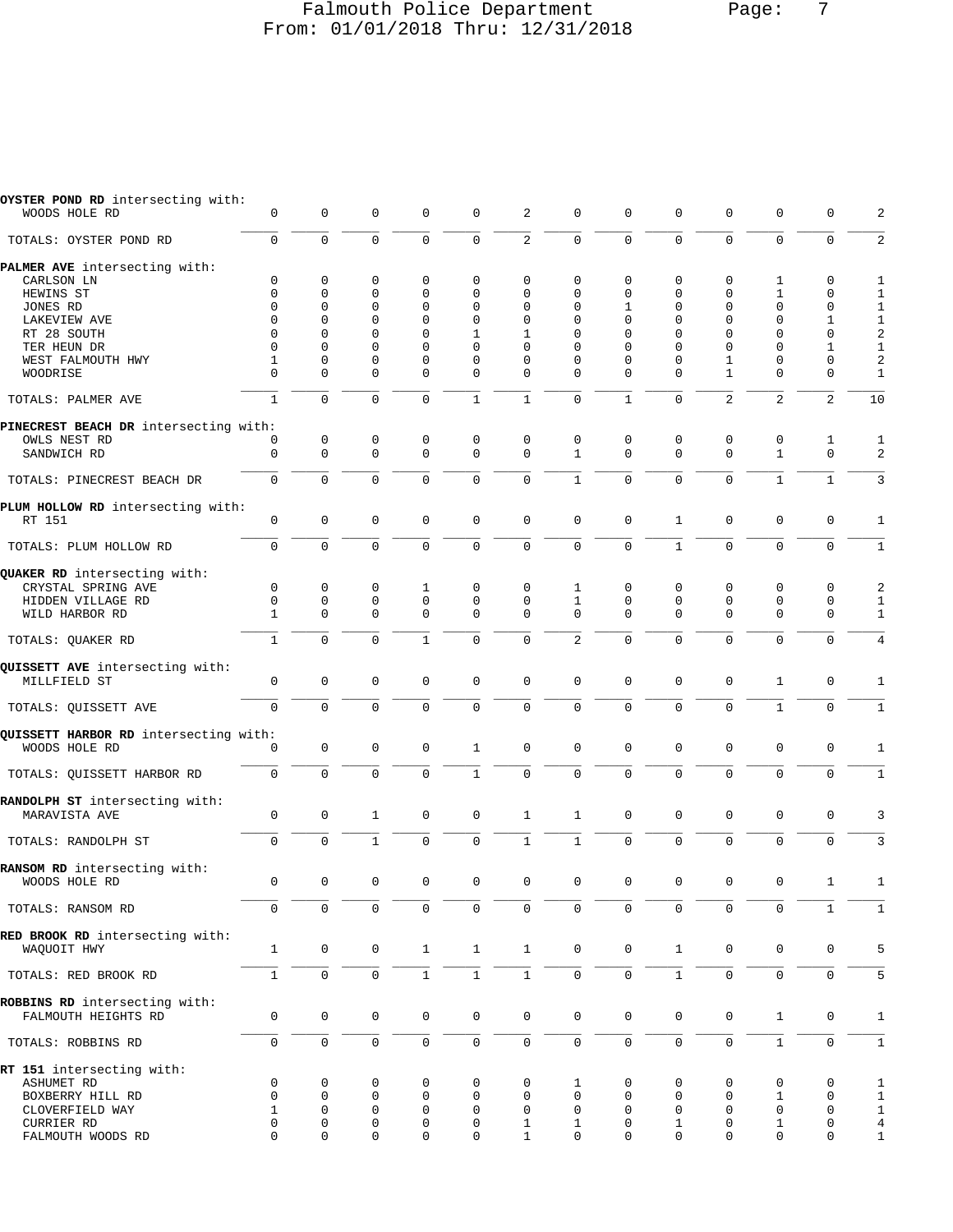## Falmouth Police Department Page: 8 From: 01/01/2018 Thru: 12/31/2018

| FORDHAM RD<br>NORTH FALMOUTH HWY<br>PLUM HOLLOW RD         | 0<br>$\mathbf 0$<br>0<br>$\Omega$ | 0<br>0<br>0<br>0             | 0<br>0<br>0<br>0       | $\mathbf 0$<br>$\mathbf 0$<br>$\mathbf 0$<br>$\mathbf 0$ | 1<br>1<br>0<br>0       | 1<br>3<br>0<br>$\mathbf{1}$      | 0<br>0<br>0<br>$\mathbf 0$ | $\mathbf 0$<br>$\mathbf 0$<br>0<br>1 | 0<br>0<br>1<br>1 | 0<br>$\mathbf 0$<br>$\mathbf 0$<br>0 | 0<br>0<br>0<br>1       | 0<br>0<br>0<br>1       | 2<br>$\,4$<br>$\mathbf{1}$<br>5 |
|------------------------------------------------------------|-----------------------------------|------------------------------|------------------------|----------------------------------------------------------|------------------------|----------------------------------|----------------------------|--------------------------------------|------------------|--------------------------------------|------------------------|------------------------|---------------------------------|
| RT 28 NORTH<br>RT 28 SOUTH<br>SAM TURNER RD<br>SANDWICH RD | 0<br>$\mathbf 0$<br>0             | $\Omega$<br>0<br>$\mathbf 0$ | 0<br>1<br>$\mathbf{1}$ | $\mathbf 0$<br>0<br>$\mathbf 0$                          | 0<br>0<br>$\mathbf{0}$ | $\mathbf 0$<br>0<br>$\mathbf{1}$ | 1<br>0<br>$\mathbf 0$      | $\mathbf 0$<br>0<br>2                | 1<br>0<br>0      | 0<br>$\mathbf 0$<br>$\mathbf{1}$     | 0<br>0<br>$\mathbf{1}$ | 0<br>0<br>$\mathbf{1}$ | 2<br>$\mathbf{1}$<br>7          |
| TOTALS: RT 151                                             | $\mathbf{1}$                      | $\mathbf 0$                  | $\overline{2}$         | $\mathbf 0$                                              | $\overline{2}$         | 8                                | $\overline{3}$             | $\overline{3}$                       | 4                | $\mathbf{1}$                         | $\overline{4}$         | $\overline{2}$         | 30                              |
| RT 28 NORTH intersecting with:                             |                                   |                              |                        |                                                          |                        |                                  |                            |                                      |                  |                                      |                        |                        |                                 |
| RT 151                                                     | 0                                 | $\mathsf 0$                  | $\mathbf 0$            | $\mathbf 0$                                              | $\mathsf 0$            | $\mathbf{1}$                     | $\mathsf 0$                | 1                                    | 1                | 0                                    | $\mathbf{1}$           | 1                      | 5                               |
| TOTALS: RT 28 NORTH                                        | $\mathbf 0$                       | $\mathbf 0$                  | $\mathsf 0$            | $\mathsf{O}\xspace$                                      | $\mathbf 0$            | $\mathbf 1$                      | $\mathsf 0$                | $\mathbf{1}$                         | $\mathbf{1}$     | $\mathbf 0$                          | $1\,$                  | $\mathbf{1}$           | 5                               |
| RT 28 SOUTH intersecting with:<br>PALMER AVE<br>RT 151     | 0<br>$\mathbf 0$                  | 0<br>$\mathbf 0$             | 0<br>0                 | 0<br>$\mathsf 0$                                         | 1<br>$\mathsf 0$       | 1<br>$\mathbf 0$                 | 0<br>1                     | 0<br>0                               | 0<br>1           | 0<br>0                               | 0<br>0                 | 0<br>$\mathbf 0$       | 2<br>$\sqrt{2}$                 |
| WEST FALMOUTH HWY                                          | $\mathbf 0$                       | $\mathbf 0$                  | 1                      | $\mathbf 0$                                              | $\mathbf 0$            | $\mathbf 0$                      | $\mathbf 0$                | $\mathbf 0$                          | 1                | $\mathbf 0$                          | $\mathbf 0$            | $\mathbf 0$            | 2                               |
| TOTALS: RT 28 SOUTH                                        | $\mathbf 0$                       | $\mathbf 0$                  | $\mathbf{1}$           | $\mathbf 0$                                              | $\mathbf{1}$           | $1\,$                            | $1\,$                      | $\mathbf 0$                          | $\overline{c}$   | $\mathbf 0$                          | $\mathbf 0$            | $\mathbf 0$            | 6                               |
| SAINT MARKS RD intersecting with:<br>TEATICKET HWY         | 0                                 | 1                            | $\mathbf 0$            | $\mathbf 0$                                              | 0                      | $\mathbf 0$                      | $\mathsf 0$                | $\mathbf 0$                          | 0                | $\mathbf 0$                          | 0                      | 0                      | 1                               |
| TOTALS: SAINT MARKS RD                                     | $\mathbf 0$                       | $\mathbf{1}$                 | $\mathbf 0$            | $\mathbf 0$                                              | $\mathbf 0$            | $\mathbf 0$                      | $\mathbf 0$                | $\mathsf 0$                          | $\mathbf 0$      | $\mathbf 0$                          | $\mathbf 0$            | $\mathbf 0$            | $\mathbf{1}$                    |
| SAM TURNER RD intersecting with:<br>RT 151                 | $\mathbf 0$                       | $\mathsf 0$                  | $\mathbf{1}$           | $\mathbf 0$                                              | $\mathsf 0$            | $\mathsf 0$                      | $\mathsf 0$                | $\mathbf 0$                          | $\mathbf 0$      | $\mathbf 0$                          | $\mathbf 0$            | $\mathbf 0$            | $\mathbf{1}$                    |
| TOTALS: SAM TURNER RD                                      | $\mathbf 0$                       | $\mathbf 0$                  | $\mathbf{1}$           | $\mathbf 0$                                              | $\mathbf 0$            | $\mathbf 0$                      | $\mathsf 0$                | $\mathbf 0$                          | $\mathbf 0$      | $\mathbf 0$                          | $\mathbf 0$            | $\mathbf 0$            | $\mathbf{1}$                    |
| SANDWICH RD intersecting with:                             |                                   |                              |                        |                                                          |                        |                                  |                            |                                      |                  |                                      |                        |                        |                                 |
| BRICK KILN RD<br>CANTERBURY LN                             | 1<br>$\mathbf 0$                  | 1<br>0                       | 0<br>0                 | 0<br>$\mathbf 0$                                         | 2<br>0                 | 0<br>0                           | $\mathbf 0$<br>1           | 0<br>$\mathbf 0$                     | 0<br>0           | 0<br>0                               | 1<br>0                 | 1<br>0                 | 6                               |
|                                                            | $\Omega$                          | 0                            | 0                      | $\mathbf 0$                                              | 0                      | 0                                | 1                          | $\mathbf 0$                          | 0                | 0                                    | 0                      | 0                      | 1<br>$\mathbf{1}$               |
| HAYWAY RD                                                  | 0                                 | 0                            | 0                      | $\mathbf 0$                                              | 1                      | 0                                | $\mathbf 0$                | $\mathbf 0$                          | 0                | 0                                    | 0                      | 0                      | $\mathbf 1$                     |
| LIMERICK LN<br>MARLA LN                                    | 0                                 | 0                            | 1                      | $\mathbf 0$                                              | 0                      | $\mathbf 0$                      | 0                          | $\mathbf 0$                          | 0                | 0                                    | 0                      | 0                      |                                 |
|                                                            |                                   | 0                            |                        | $\mathbf 0$                                              | 0                      |                                  |                            | $\mathbf 0$                          |                  |                                      | 1                      | 0                      | $\mathbf 1$                     |
| PINECREST BEACH DR                                         | 0<br>0                            | 0                            | 0<br>1                 | $\mathbf 0$                                              | 0                      | 0<br>1                           | 1<br>0                     | 2                                    | 0<br>0           | 0<br>1                               | 1                      | $\mathbf 1$            | $\boldsymbol{2}$<br>7           |
| RT 151                                                     | $\Omega$                          | 0                            | 0                      | 1                                                        | 0                      | 0                                | 0                          | $\mathbf 0$                          | 0                | 0                                    | 0                      | 0                      |                                 |
| TANGLEWOOD DR                                              |                                   | 0                            | 0                      |                                                          |                        |                                  | 0                          | $\mathbf 0$                          | 0                | 0                                    | 1                      | 0                      | $1\,$<br>5                      |
| TEATICKET HWY                                              | 1<br>$\mathbf 0$                  | 0                            | 1                      | 1<br>$\mathbf 0$                                         | 1<br>0                 | 1<br>0                           | 0                          | $\mathbf 0$                          | 0                | $\mathbf 0$                          | 0                      | 0                      |                                 |
| THOMAS B LANDERS RD<br>TURNER RD                           | 1                                 | $\Omega$                     | 0                      | $\mathbf 0$                                              | 0                      | $\mathbf 0$                      | $\mathbf 0$                | $\mathbf 0$                          | 0                | 0                                    | 0                      | 0                      | $1\,$<br>$1\,$                  |
|                                                            |                                   |                              |                        |                                                          |                        |                                  |                            |                                      |                  |                                      |                        |                        |                                 |
| TOTALS: SANDWICH RD                                        | 3                                 | $\mathbf{1}$                 | 3                      | $\overline{a}$                                           | $\overline{4}$         | $\overline{2}$                   | 3                          | $\overline{2}$                       | $\mathbf 0$      | $\mathbf{1}$                         | $\overline{4}$         | $\overline{2}$         | 27                              |
| <b>SCRANTON AVE</b> intersecting with:<br>MAIN ST          | 0                                 | $\mathsf 0$                  | $\mathbf 0$            | $\mathbf 0$                                              | 0                      | $\mathbf 0$                      | $1\,$                      | $\mathbf 0$                          | 0                | 0                                    | $\mathbf 0$            | 0                      | 1                               |
| TOTALS: SCRANTON AVE                                       | $\mathbf 0$                       | $\mathsf 0$                  | $\mathbf 0$            | $\mathbf 0$                                              | $\mathsf 0$            | $\mathsf 0$                      | $1\,$                      | $\mathbf 0$                          | $\mathbf 0$      | $\mathbf 0$                          | $\mathbf 0$            | $\mathbf 0$            | $\mathbf{1}$                    |
| SEACOAST SHORES BLVD intersecting with:                    |                                   |                              |                        |                                                          |                        |                                  |                            |                                      |                  |                                      |                        |                        |                                 |
| EAST FALMOUTH HWY                                          | 0                                 | 0                            | $\mathbf 0$            | $\mathbf{1}$                                             | $\mathbf{1}$           | $\mathbf 0$                      | $\mathbf 0$                | $\mathbf 0$                          | 1                | 0                                    | 0                      | $\Omega$               | 3                               |
| TOTALS: SEACOAST SHORES BLVD                               | 0                                 | $\mathsf 0$                  | $\mathsf{O}$           | $\mathbf 1$                                              | $\mathbf 1$            | $\mathsf{O}\xspace$              | $\mathsf{O}\xspace$        | $\mathsf 0$                          | $\mathbf{1}$     | $\mathbf 0$                          | $\mathsf{O}\xspace$    | $\mathbf 0$            | 3                               |
| SERVICE RD intersecting with:                              |                                   |                              |                        |                                                          |                        |                                  |                            |                                      |                  |                                      |                        |                        |                                 |
| BRICK KILN RD                                              | 0                                 | $\mathsf{O}\xspace$          | $\mathsf{O}$           | $\mathbf 0$                                              | 0                      | $\mathbb O$                      | $\mathsf 0$                | $\mathbf 0$                          | $\mathbf 0$      | $\mathbf{1}$                         | $\mathbf 0$            | $\mathbf 0$            | 1                               |
| TOTALS: SERVICE RD                                         | $\mathbf 0$                       | $\mathbf 0$                  | $\mathsf 0$            | $\mathsf{O}\xspace$                                      | $\mathbf 0$            | $\mathsf{O}\xspace$              | $\mathbf 0$                | $\mathsf{O}\xspace$                  | 0                | $\mathbf{1}$                         | $\mathsf{O}\xspace$    | $\mathsf 0$            | $\mathbf{1}$                    |
| SHALLOW POND LN intersecting with:<br>THOMAS B LANDERS RD  | $\mathbf 0$                       | 0                            | 0                      | $\mathbf 0$                                              | 0                      | $\mathbf 0$                      | $\mathbf{1}$               | $\mathbf 0$                          | $\mathbf 0$      | $\mathbf 0$                          | 0                      | 0                      | 1                               |
| TOTALS: SHALLOW POND LN                                    | $\mathbf 0$                       | $\mathsf{O}$                 | $\mathsf 0$            | $\mathsf{O}\xspace$                                      | $\mathsf{O}$           | $\mathsf{O}\xspace$              | $\mathbf{1}$               | $\mathsf 0$                          | 0                | $\mathsf{O}\xspace$                  | $\mathsf 0$            | $\mathbf 0$            | $\mathbf{1}$                    |
| SHORE ST intersecting with:<br>CLINTON AVE                 | 0                                 | 0                            | $\mathbf{1}$           | 0                                                        | 0                      | $\mathsf{O}\xspace$              | 0                          | 0                                    | 0                | 0                                    | 0                      | 0                      | 1                               |
| TOTALS: SHORE ST                                           | 0                                 | 0                            | $\mathbf{1}$           | 0                                                        | 0                      | $\mathbf 0$                      | 0                          | $\mathbf 0$                          | 0                | $\mathbf 0$                          | $\mathbf 0$            | $\mathbf 0$            | 1                               |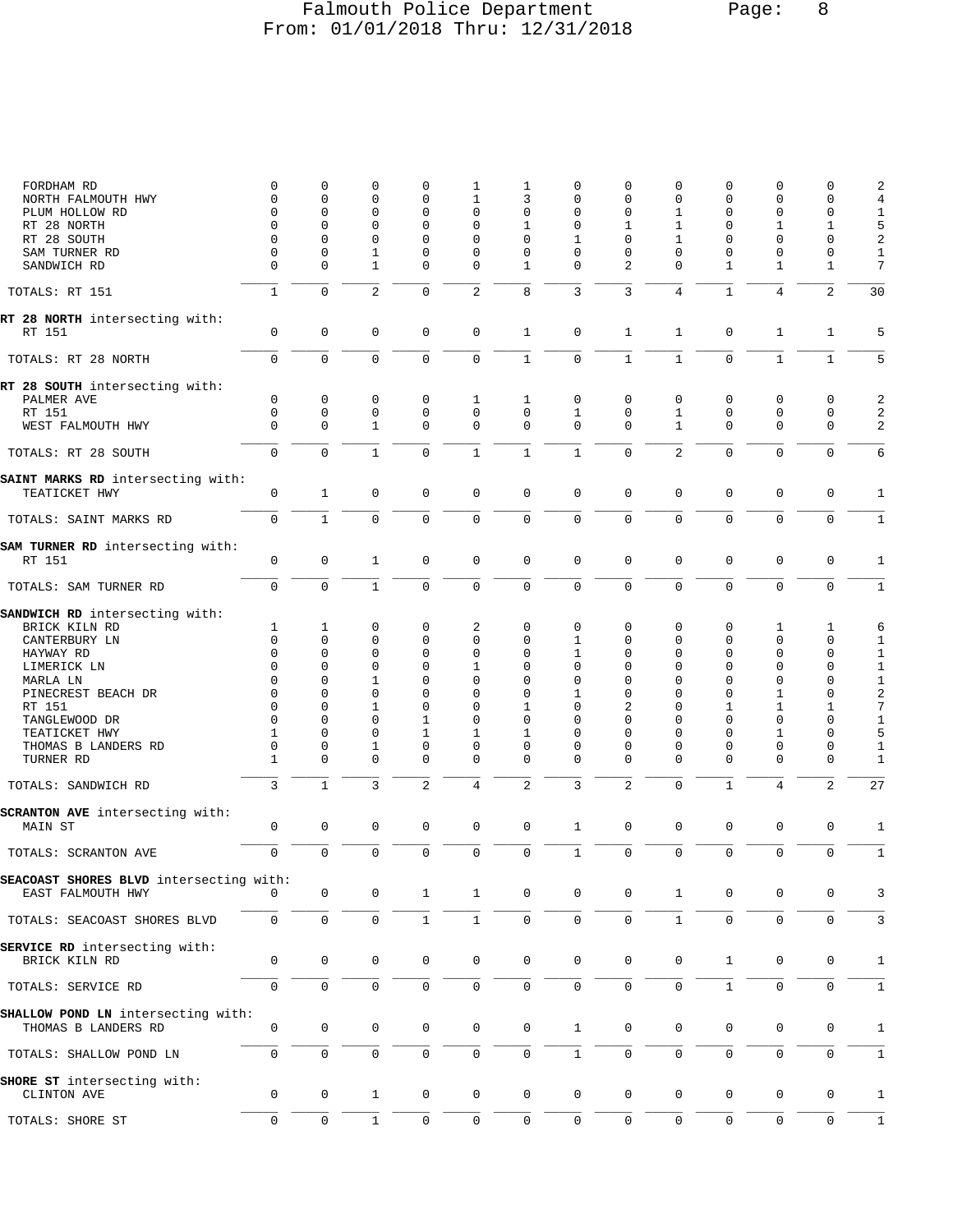## Falmouth Police Department Page: 9 From: 01/01/2018 Thru: 12/31/2018

| SHOREWOOD DR intersecting with:                              |              |                     |              |              |                |                     |                |              |                |                |                     |              |                |
|--------------------------------------------------------------|--------------|---------------------|--------------|--------------|----------------|---------------------|----------------|--------------|----------------|----------------|---------------------|--------------|----------------|
| E FALMOUTH HWY                                               | 0            | $\mathbf 0$         | 0            | 0            | 0              | 0                   | 0              | $\mathbf 0$  | 0              | 0              | $\mathbf 0$         | 1            | 1              |
| EAST FALMOUTH HWY                                            | $\Omega$     | $\mathbf 0$         | $\mathbf 0$  | $\mathbf 0$  | $\mathbf{1}$   | $\mathbf 0$         | $\Omega$       | $\Omega$     | $\Omega$       | $\Omega$       | $\Omega$            | $\mathbf 0$  | 1              |
| TOTALS: SHOREWOOD DR                                         | $\mathbf 0$  | $\mathbf 0$         | $\mathbf 0$  | $\mathbf 0$  | $\mathbf{1}$   | $\mathbf 0$         | $\mathbf 0$    | $\mathbf 0$  | $\mathbf 0$    | 0              | $\mathbf 0$         | $\mathbf{1}$ | $\overline{2}$ |
| SIMPSON LN intersecting with:                                |              |                     |              |              |                |                     |                |              |                |                |                     |              |                |
| LOCUST ST                                                    | 0            | 0                   | 0            | 0            | 0              | 0                   | $\mathbf 0$    | $\mathbf 0$  | 0              | 1              | $\mathbf 0$         | 0            | 1              |
| TOTALS: SIMPSON LN                                           | $\mathbf 0$  | $\Omega$            | $\Omega$     | $\Omega$     | $\mathbf{0}$   | $\mathbf 0$         | $\overline{0}$ | $\Omega$     | $\Omega$       | $\mathbf{1}$   | $\Omega$            | $\mathbf 0$  | $\mathbf{1}$   |
|                                                              |              |                     |              |              |                |                     |                |              |                |                |                     |              |                |
| SPRING BARS RD intersecting with:                            | 0            | 2                   | 0            | 0            | $\mathbf 0$    | $\mathbf 0$         | 0              | $\mathbf 0$  | 0              | 0              | $\mathbf 0$         | 0            | 2              |
| DAVIS STRAITS<br>WORCESTER CT                                | $\mathbf{1}$ | $\mathbf{1}$        | $\mathbf 0$  | $\Omega$     | $\mathbf 0$    | $\mathbf 0$         | $\mathbf{1}$   | $\Omega$     | $\Omega$       | $\Omega$       | $\Omega$            | $\Omega$     | 3              |
|                                                              |              |                     |              |              |                |                     |                |              |                |                |                     |              |                |
| TOTALS: SPRING BARS RD                                       | $\mathbf{1}$ | 3                   | $\mathbf 0$  | $\Omega$     | $\mathbf 0$    | $\mathbf 0$         | $\mathbf{1}$   | $\Omega$     | $\mathbf 0$    | $\Omega$       | $\Omega$            | $\Omega$     | 5              |
| STUDLEY ST intersecting with:                                |              |                     |              |              |                |                     |                |              |                |                |                     |              |                |
| WAQUOIT HWY                                                  | $\mathbf 0$  | $\mathbf{0}$        | $\mathbf 0$  | 0            | $\mathbf{0}$   | $\mathbf 0$         | $\mathbf 0$    | $\mathbf 0$  | 0              | $\mathbf 0$    | $\mathbf{0}$        | 1            | 1              |
| TOTALS: STUDLEY ST                                           | $\mathbf 0$  | $\Omega$            | $\mathbf 0$  | $\Omega$     | $\mathbf 0$    | $\mathbf 0$         | $\mathbf 0$    | $\Omega$     | $\Omega$       | $\Omega$       | $\mathbf 0$         | $\mathbf{1}$ | $\mathbf{1}$   |
|                                                              |              |                     |              |              |                |                     |                |              |                |                |                     |              |                |
| SURF DR intersecting with:<br>MILL RD                        | $\mathbf 0$  | $\mathbf 0$         | $\mathbf 0$  | 0            | 0              | 0                   | $\mathsf 0$    | 1            | 0              | $\mathbf 0$    | $\mathbf{0}$        | $\mathbf 0$  | 1              |
|                                                              |              |                     |              |              |                |                     |                |              |                |                |                     |              |                |
| TOTALS: SURF DR                                              | $\mathbf 0$  | $\mathbf 0$         | $\mathbf 0$  | $\mathbf 0$  | $\mathbf 0$    | $\mathbf 0$         | $\mathbf 0$    | $\mathbf{1}$ | $\mathbf 0$    | $\mathbf 0$    | $\mathbf{0}$        | $\mathbf 0$  | $\mathbf{1}$   |
| TANGLEWOOD DR intersecting with:                             |              |                     |              |              |                |                     |                |              |                |                |                     |              |                |
| SANDWICH RD                                                  | $\mathsf 0$  | $\mathbf 0$         | 0            | $\mathbf{1}$ | $\mathsf 0$    | 0                   | $\mathsf 0$    | $\mathbf 0$  | $\mathbf 0$    | $\mathbf 0$    | $\mathbf 0$         | 0            | 1              |
| TOTALS: TANGLEWOOD DR                                        | $\mathbf 0$  | $\Omega$            | $\mathbf 0$  | $\mathbf{1}$ | $\mathbf 0$    | $\mathbf 0$         | $\overline{0}$ | $\Omega$     | 0              | $\mathbf 0$    | $\mathbf 0$         | $\Omega$     | $\mathbf{1}$   |
|                                                              |              |                     |              |              |                |                     |                |              |                |                |                     |              |                |
| TEATICKET HWY intersecting with:<br>ALPHONSE ST              | 0            | 1                   | 0            | 0            | 0              | 0                   | 0              | 0            | 0              | 0              | 0                   | 0            | 1              |
| MARAVISTA AVE                                                | $\mathbf 0$  | 0                   | 0            | 1            | 0              | 0                   | 0              | 0            | $\Omega$       | 0              | 0                   | 0            | 1              |
| MARAVISTA AVE EXT                                            | 2            | 0                   | $\mathbf 0$  | $\Omega$     | $\mathbf{0}$   | $\Omega$            | $\mathbf 0$    | $\Omega$     | $\Omega$       | $\Omega$       | 1                   | 1            | 4              |
| OX BOW RD                                                    | $\Omega$     | 0                   | 0            | 0            | 1              | 1                   | 0              | 0            | 1              | 0              | 0                   | 0            | 3              |
| SAINT MARKS RD                                               | $\Omega$     | 1                   | $\Omega$     | $\Omega$     | $\Omega$       | 0                   | $\Omega$       | $\Omega$     | $\Omega$       | $\Omega$       | $\Omega$            | $\Omega$     | $1\,$          |
| SANDWICH RD                                                  | $\mathbf{1}$ | $\Omega$            | $\Omega$     | $\mathbf{1}$ | $\mathbf{1}$   | 1                   | $\Omega$       | $\Omega$     | $\Omega$       | $\Omega$       | $\mathbf{1}$        | $\Omega$     | 5              |
| TEATICKET PATH                                               | 0            | 0                   | 0            | 1            | 0              | 0                   | 0              | 0            | $\Omega$       | $\Omega$       | 0                   | 0            | $1\,$          |
| TROTTING PARK RD                                             | 0            | 0                   | 0            | 0            | 0              | 0                   | 0              | 1            | 1              | 0              | 0                   | 0            | $\sqrt{2}$     |
| WORCESTER CT                                                 | $\Omega$     | $\Omega$            | $\mathbf{1}$ | $\Omega$     | $\Omega$       | $\mathbf 0$         | $\Omega$       | $\Omega$     | $\Omega$       | $\Omega$       | $\Omega$            | $\Omega$     | $\mathbf{1}$   |
| TOTALS: TEATICKET HWY                                        | 3            | $\overline{2}$      | $\mathbf{1}$ | 3            | $\overline{a}$ | $\overline{c}$      | $\overline{0}$ | $\mathbf{1}$ | $\overline{2}$ | $\Omega$       | $\overline{2}$      | $\mathbf{1}$ | 19             |
|                                                              |              |                     |              |              |                |                     |                |              |                |                |                     |              |                |
| TEATICKET PATH intersecting with:                            |              |                     |              |              |                |                     |                |              |                |                |                     |              |                |
| TEATICKET HWY                                                | $\mathbf 0$  | $\mathbf{0}$        | $\mathbf 0$  | $\mathbf{1}$ | $\mathbf{0}$   | 0                   | $\mathbf 0$    | $\mathbf{0}$ | $\mathbf 0$    | $\mathbf 0$    | $\mathbf{0}$        | $\mathbf 0$  | 1              |
| TOTALS: TEATICKET PATH                                       | $\mathbf 0$  | $\mathbf 0$         | $\mathbf{0}$ | $\mathbf{1}$ | $\mathbf 0$    | $\mathbf 0$         | $\mathbf 0$    | $\Omega$     | $\mathbf 0$    | $\Omega$       | $\mathbf 0$         | $\mathbf 0$  | $\mathbf{1}$   |
|                                                              |              |                     |              |              |                |                     |                |              |                |                |                     |              |                |
| TECHNOLOGY PARK DR intersecting with:<br>THOMAS B LANDERS RD | 0            | $\mathsf 0$         | 0            | $\mathsf 0$  | $\mathsf 0$    | 0                   | $\mathsf 0$    | $\mathsf 0$  | 0              | 1              | $\mathsf 0$         | $\mathsf 0$  | 1              |
|                                                              |              |                     |              |              |                |                     |                |              |                |                |                     |              |                |
| TOTALS: TECHNOLOGY PARK DR                                   | $\mathbf 0$  | $\mathbf 0$         | $\mathbf 0$  | $\mathbf 0$  | $\mathbf 0$    | $\mathbf 0$         | $\mathbf 0$    | $\mathbf 0$  | $\mathbf 0$    | $\mathbf{1}$   | $\mathbf{0}$        | $\mathbf 0$  | $\mathbf{1}$   |
| TER HEUN DR intersecting with:                               |              |                     |              |              |                |                     |                |              |                |                |                     |              |                |
| PALMER AVE                                                   | 0            | $\mathsf{O}\xspace$ | $\mathbf 0$  | 0            | $\mathsf{0}$   | $\mathsf{O}\xspace$ | $\mathbf 0$    | $\mathbf 0$  | 0              | 0              | $\mathsf 0$         | $\mathbf{1}$ | 1              |
|                                                              |              |                     |              |              |                |                     |                |              |                |                |                     |              |                |
| TOTALS: TER HEUN DR                                          | 0            | $\mathbf 0$         | $\mathsf 0$  | 0            | 0              | 0                   | 0              | $\mathsf{O}$ | 0              | 0              | $\mathsf{O}\xspace$ | $\mathbf{1}$ | $\mathbf{1}$   |
| THOMAS B LANDERS RD intersecting with:                       |              |                     |              |              |                |                     |                |              |                |                |                     |              |                |
| BLACKSMITH SHOP RD                                           |              | 0                   | 0            | 0            | 0              | 0                   | 0              | 0            | 0              | 1              | 0                   | 0            | $\mathbf{1}$   |
| SANDWICH RD                                                  | 0            | $\mathbf 0$         | 1            | 0            | 0              | 0                   | 0              | 0            | 0              | 0              | 0                   | 0            | $1\,$          |
| SHALLOW POND LN                                              | $\mathbf 0$  | $\mathbf 0$         | $\mathbf 0$  | 0            | 0              | 0                   | 1              | 0            | 0              | 0              | 0                   | 0            | $\mathbf{1}$   |
| TECHNOLOGY PARK DR                                           | $\mathbf 0$  | $\mathbf 0$         | 0            | 0            | 0              | 0                   | 0              | $\mathbf 0$  | 0              | 1              | $\mathbf 0$         | 0            | $\mathbf{1}$   |
| TURNER RD                                                    | 0            | 0                   | 0            | 0            | 1              | 0                   | 0              | 1            | 0              | 0              | 0                   | 0            | 2              |
| WEST FALMOUTH HWY                                            | $\Omega$     | 0                   | $\mathbf 0$  | 0            | $\mathbf{0}$   | 1                   | 0              | $\Omega$     | $\Omega$       | 0              | $\mathbf 0$         | 0            | 1              |
| TOTALS: THOMAS B LANDERS RD                                  | 0            | $\mathbf 0$         | $1\,$        | 0            | $\mathbf{1}$   | $\mathbf{1}$        | $\mathbf{1}$   | $\mathbf{1}$ | 0              | $\overline{2}$ | $\mathsf 0$         | 0            | 7              |
|                                                              |              |                     |              |              |                |                     |                |              |                |                |                     |              |                |
| TROTTING PARK RD intersecting with:                          | 0            | 0                   | 0            |              |                | $\overline{c}$      | 0              |              |                | 0              | 0                   | 0            |                |
| BRICK KILN RD                                                |              |                     |              | 0            | 0              |                     |                | $\mathbf{1}$ | 0              |                |                     |              | 3              |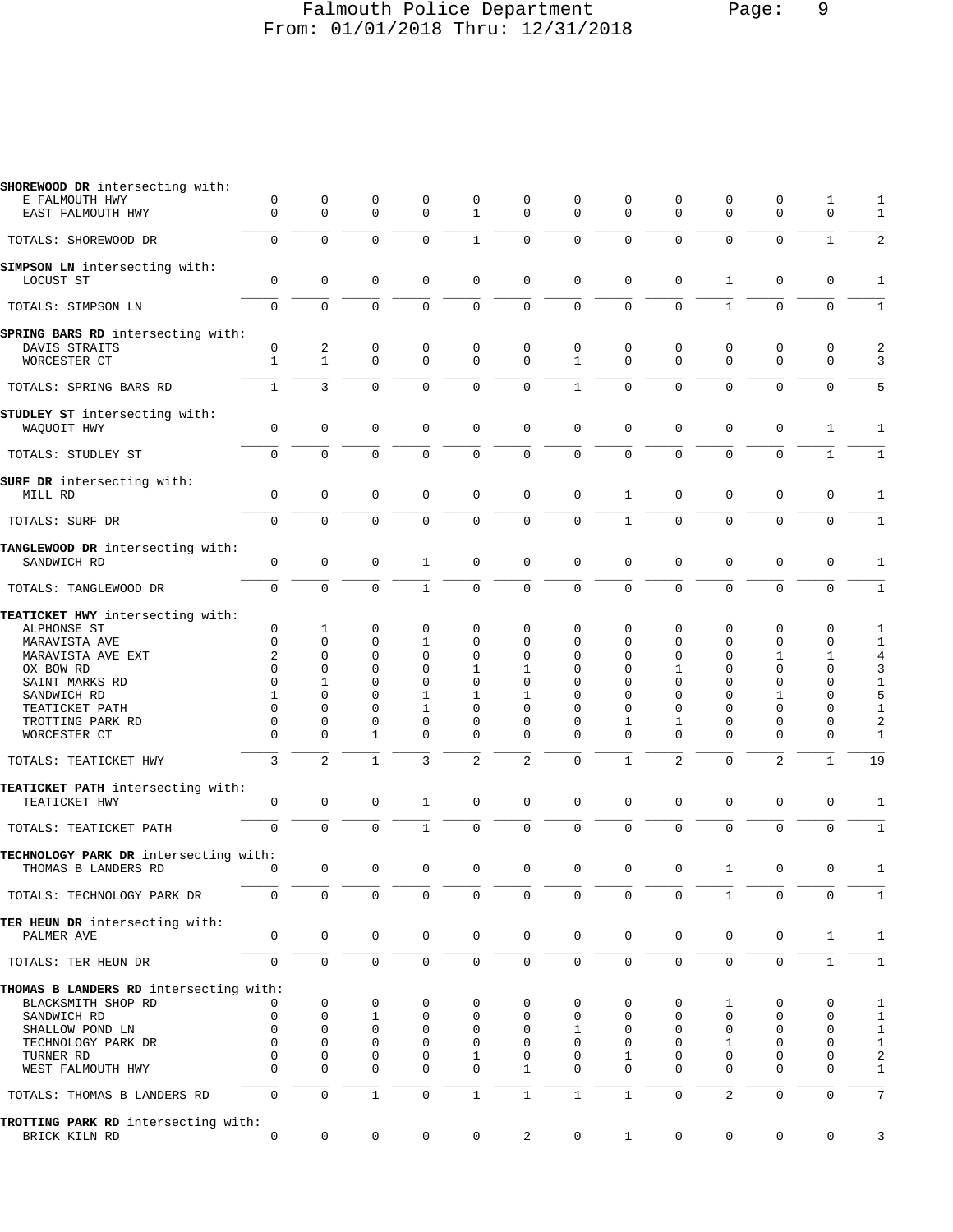# Falmouth Police Department Page: 10 From: 01/01/2018 Thru: 12/31/2018

| TEATICKET HWY                                 | 0             | 0                        | 0                          | 0                          | $\mathbf 0$                 | 0                          | 0                          | 1                           | 1                        | $\mathbf 0$             | $\mathbf 0$             | 0                          | 2                |
|-----------------------------------------------|---------------|--------------------------|----------------------------|----------------------------|-----------------------------|----------------------------|----------------------------|-----------------------------|--------------------------|-------------------------|-------------------------|----------------------------|------------------|
| TOTALS: TROTTING PARK RD                      | $\Omega$      | $\mathbf 0$              | $\Omega$                   | $\mathbf 0$                | $\Omega$                    | $\overline{a}$             | $\mathbf 0$                | 2                           | $\mathbf{1}$             | $\Omega$                | $\Omega$                | $\Omega$                   | 5                |
| TURNER RD intersecting with:                  |               |                          |                            |                            |                             |                            |                            |                             |                          |                         |                         |                            |                  |
| SANDWICH RD<br>THOMAS B LANDERS RD            | 1<br>$\Omega$ | $\mathbf{0}$<br>$\Omega$ | $\mathbf 0$<br>$\mathbf 0$ | $\mathbf 0$<br>$\mathbf 0$ | $\mathbf 0$<br>$\mathbf{1}$ | $\mathbf 0$<br>$\mathbf 0$ | $\mathbf 0$<br>$\mathbf 0$ | $\mathbf 0$<br>$\mathbf{1}$ | $\mathbf 0$<br>$\Omega$  | $\mathbf 0$<br>$\Omega$ | $\mathbf 0$<br>$\Omega$ | $\mathbf 0$<br>$\mathbf 0$ | 1<br>2           |
| TOTALS: TURNER RD                             | $\mathbf{1}$  | $\mathbf 0$              | $\Omega$                   | $\Omega$                   | $\mathbf{1}$                | $\Omega$                   | $\Omega$                   | $\mathbf{1}$                | $\Omega$                 | $\Omega$                | $\Omega$                | $\Omega$                   | 3                |
| WAQUOIT HWY intersecting with:                |               |                          |                            |                            |                             |                            |                            |                             |                          |                         |                         |                            |                  |
| <b>BARROWS RD</b>                             | $\Omega$      | 0                        | 0                          | 0                          | $\mathbf 0$                 | 0                          | 0                          | 1                           | 0                        | $\mathbf 0$             | 1                       | 1                          | 3                |
| CARRIAGE SHOP RD                              | $\Omega$      | $\Omega$                 | $\Omega$                   | $\mathbf{1}$               | $\mathbf 0$                 | 0                          | $\Omega$                   | $\mathbf 0$                 | $\Omega$                 | $\Omega$                | $\Omega$                | $\mathbf 0$                | $\mathbf{1}$     |
| MARTIN RD                                     | $\Omega$      | 0                        | $\Omega$                   | $\Omega$                   | $\mathbf{1}$                | $\mathbf 0$                | $\Omega$                   | $\mathbf 0$                 | $\Omega$                 | $\Omega$                | $\Omega$                | 0                          | $\mathbf{1}$     |
| METOXIT RD                                    | $\Omega$      | 0                        | $\Omega$                   | $\mathbf 0$                | $\mathbf{1}$                | $\Omega$                   | $\Omega$                   | 2                           | $\Omega$                 | $\Omega$                | $\Omega$                | 1                          | $\sqrt{4}$       |
| RED BROOK RD                                  | 1             | $\Omega$                 | $\Omega$                   | $\mathbf{1}$               | $\mathbf{1}$                | 1                          | $\Omega$                   | $\Omega$                    | 1                        | $\Omega$                | $\Omega$                | $\Omega$                   | 5                |
| STUDLEY ST                                    | 0             | $\mathbf{0}$             | 0                          | $\mathbf 0$                | $\mathbf 0$                 | $\mathbf 0$                | 0                          | $\mathbf 0$                 | $\mathbf 0$              | $\Omega$                | $\mathbf 0$             | 1                          | $1\,$            |
| WAQUOIT LANDING RD                            | $\Omega$      | $\Omega$                 | $\Omega$                   | $\Omega$                   | 2                           | $\Omega$                   | $\Omega$                   | $\mathbf{1}$                | $\Omega$                 | $\Omega$                | $\Omega$                | $\Omega$                   | 3                |
| TOTALS: WAQUOIT HWY                           | $\mathbf{1}$  | $\Omega$                 | $\Omega$                   | $\overline{2}$             | 5                           | $\mathbf{1}$               | $\mathbf 0$                | 4                           | $\mathbf{1}$             | $\Omega$                | $\mathbf{1}$            | 3                          | 18               |
| WAQUOIT LANDING RD intersecting with:         |               |                          |                            |                            |                             |                            |                            |                             |                          |                         |                         |                            |                  |
| EAST FALMOUTH HWY                             | 0             | 0                        | 0                          | 0                          | 1                           | 0                          | $\mathsf 0$                | $\mathbf 0$                 | 0                        | $\mathbf 0$             | $\mathbf 0$             | $\mathbf 0$                | 1                |
| WAQUOIT HWY                                   | $\Omega$      | $\Omega$                 | $\mathbf 0$                | $\mathbf 0$                | $\overline{2}$              | $\Omega$                   | $\mathbf 0$                | $\mathbf{1}$                | $\Omega$                 | $\Omega$                | $\Omega$                | $\Omega$                   | 3                |
| TOTALS: WAQUOIT LANDING RD                    | $\Omega$      | $\mathbf 0$              | $\mathbf 0$                | $\mathbf 0$                | 3                           | $\Omega$                   | $\mathbf 0$                | $\mathbf{1}$                | $\mathbf 0$              | $\Omega$                | $\mathbf 0$             | $\mathbf 0$                | $\overline{4}$   |
| WATER ST intersecting with:                   |               |                          |                            |                            |                             |                            |                            |                             |                          |                         |                         |                            |                  |
| MBL ST                                        | $\mathbf 0$   | $\mathbf{0}$             | $\mathbf 0$                | $\mathbf 0$                | $\mathbf 0$                 | 1                          | 0                          | $\mathbf 0$                 | $\mathbf 0$              | $\mathbf 0$             | $\mathbf 0$             | $\mathbf 0$                | 1                |
| TOTALS: WATER ST                              | $\Omega$      | $\Omega$                 | $\Omega$                   | $\Omega$                   | $\Omega$                    | $\mathbf{1}$               | $\mathbf 0$                | $\mathbf 0$                 | $\Omega$                 | $\Omega$                | $\Omega$                | $\Omega$                   | $\mathbf{1}$     |
| WEST FALMOUTH HWY intersecting with:          |               |                          |                            |                            |                             |                            |                            |                             |                          |                         |                         |                            |                  |
| <b>BRAESIDE RD</b>                            | 1             | 0                        | 0                          | 0                          | 0                           | 0                          | $\Omega$                   | $\Omega$                    | $\Omega$                 | $\Omega$                | 0                       | $\Omega$                   | 1                |
| BRICK KILN RD                                 | $\mathbf 0$   | $\Omega$                 | $\Omega$                   | $\Omega$                   | 0                           | 0                          | $\Omega$                   | $\mathbf{1}$                | $\mathbf 0$              | $\Omega$                | $\Omega$                | $\mathbf 0$                | $\mathbf{1}$     |
| ERIC CLAUSON LN                               | $\Omega$      | $\Omega$                 | $\Omega$                   | $\mathbf 0$                | $\Omega$                    | $\mathbf{1}$               | $\mathbf 0$                | $\mathbf 0$                 | $\Omega$                 | $\Omega$                | $\Omega$                | 0                          | $\mathbf{1}$     |
| PALMER AVE                                    | 1<br>$\Omega$ | $\Omega$<br>$\Omega$     | $\Omega$<br>$\mathbf{1}$   | $\Omega$<br>$\Omega$       | $\Omega$<br>$\Omega$        | $\mathbf 0$<br>$\Omega$    | $\Omega$<br>$\Omega$       | $\Omega$<br>$\mathbf 0$     | $\Omega$<br>$\mathbf{1}$ | 1<br>$\Omega$           | $\Omega$<br>$\Omega$    | $\Omega$<br>$\Omega$       | $\sqrt{2}$       |
| RT 28 SOUTH<br>THOMAS B LANDERS RD            | $\Omega$      | $\Omega$                 | $\Omega$                   | $\Omega$                   | 0                           | 1                          | $\Omega$                   | 0                           | $\Omega$                 | $\Omega$                | $\Omega$                | $\Omega$                   | 2<br>$1\,$       |
| WEST FALMOUTH HWY                             | $\Omega$      | $\Omega$                 | $\Omega$                   | $\overline{a}$             | $\Omega$                    | $\Omega$                   | $\Omega$                   | $\Omega$                    | $\Omega$                 | $\Omega$                | $\Omega$                | $\Omega$                   | $\overline{2}$   |
| TOTALS: WEST FALMOUTH HWY                     | 2             | $\mathbf 0$              | $\mathbf{1}$               | $\overline{2}$             | 0                           | 2                          | $\mathbf 0$                | $\mathbf{1}$                | $\mathbf{1}$             | 1                       | $\Omega$                | $\Omega$                   | 10               |
| WILD HARBOR RD intersecting with:             |               |                          |                            |                            |                             |                            |                            |                             |                          |                         |                         |                            |                  |
| QUAKER RD                                     | 1             | $\mathbf{0}$             | $\Omega$                   | $\mathbf 0$                | $\mathbf 0$                 | $\mathbf 0$                | $\mathbf 0$                | $\mathbf 0$                 | $\mathbf 0$              | $\Omega$                | $\Omega$                | $\mathbf 0$                | 1                |
| TOTALS: WILD HARBOR RD                        | $\mathbf{1}$  | $\Omega$                 | $\Omega$                   | $\mathbf 0$                | $\Omega$                    | $\Omega$                   | $\mathbf 0$                | $\mathbf 0$                 | $\mathbf 0$              | $\mathbf 0$             | $\Omega$                | $\Omega$                   | $\mathbf{1}$     |
| WINSLOW RD intersecting with:                 |               |                          |                            |                            |                             |                            |                            |                             |                          |                         |                         |                            |                  |
| NORTH FALMOUTH HWY                            | $\mathbf 0$   | $\mathbf{1}$             | $\mathbf 0$                | $\mathbf{1}$               | $\mathbf 0$                 | $\mathbf 0$                | $\mathsf 0$                | $\mathbf 0$                 | $\mathbf 0$              | $\mathbf 0$             | $\mathbf 0$             | $\mathbf 0$                | 2                |
| TOTALS: WINSLOW RD                            | $\cup$        | ı                        | $\cup$                     | ı                          | $\cup$                      | $\cup$                     | $\cup$                     | $\cup$                      | $\cup$                   | $\cup$                  | 0                       | 0                          | 2                |
| WOODRISE intersecting with:<br>PALMER AVE     | $\mathbf 0$   | $\mathsf 0$              | 0                          | $\mathbf 0$                | 0                           | 0                          | 0                          | $\mathbf 0$                 | 0                        | $\mathbf{1}$            | 0                       | $\mathbf 0$                | $\mathbf{1}$     |
|                                               |               |                          |                            |                            |                             |                            |                            |                             |                          |                         |                         |                            |                  |
| TOTALS: WOODRISE                              | 0             | $\mathbf 0$              | $\mathbf 0$                | $\mathsf 0$                | $\mathsf{O}\xspace$         | 0                          | $\mathsf{O}\xspace$        | $\mathsf 0$                 | $\mathbf 0$              | $\mathbf{1}$            | $\mathbf 0$             | $\mathbf 0$                | $\mathbf{1}$     |
| WOODS HOLE RD intersecting with:<br>CHURCH ST | $\mathbf 0$   | 0                        | 0                          | 0                          | 0                           | 0                          | 1                          | 0                           | 0                        | 0                       | 0                       | 0                          | 1                |
| F R LILLIE RD                                 | $\mathbf 0$   | $\mathbf 0$              | 0                          | $\mathbf 0$                | $\mathbf 0$                 | $\mathbf 0$                | $\mathbf 0$                | $\mathbf 0$                 | $\mathbf 0$              | $\mathbf 0$             | 1                       | 0                          | $\mathbf{1}$     |
| OYSTER POND RD                                | $\Omega$      | $\mathbf 0$              | 0                          | 0                          | $\mathbf 0$                 | 2                          | $\mathbf 0$                | 0                           | 0                        | $\mathbf 0$             | 0                       | $\Omega$                   | $\boldsymbol{2}$ |
| QUISSETT HARBOR RD                            | 0             | $\mathbf{0}$             | 0                          | $\mathbf 0$                | 1                           | $\mathsf 0$                | 0                          | 0                           | $\mathbf 0$              | $\mathbf 0$             | $\mathbf 0$             | 0                          | $\mathbf 1$      |
| RANSOM RD                                     | $\Omega$      | $\Omega$                 | $\Omega$                   | $\Omega$                   | $\mathbf 0$                 | $\mathbf 0$                | $\mathbf 0$                | $\mathbf 0$                 | $\Omega$                 | $\Omega$                | $\Omega$                | $\mathbf{1}$               | $\mathbf{1}$     |
| TOTALS: WOODS HOLE RD                         | $\mathbf 0$   | $\mathsf 0$              | $\mathbf 0$                | $\mathsf 0$                | $\mathbf{1}$                | $\overline{c}$             | $\mathbf 1$                | $\mathsf 0$                 | $\mathsf 0$              | $\mathbf 0$             | $\mathbf{1}$            | $\mathbf{1}$               | 6                |
| WOODVIEW DR intersecting with:                |               |                          |                            |                            |                             |                            |                            |                             |                          |                         |                         |                            |                  |
| GIFFORD ST                                    | 0             | $\mathbf{1}$             | 0                          | $\mathbf 0$                | $\mathbf 0$                 | $\mathbf 0$                | $\mathsf{O}\xspace$        | $\mathbf 0$                 | $\mathbf 0$              | 0                       | 0                       | $\mathbf 0$                | $\mathbf{1}$     |
| TOTALS: WOODVIEW DR                           | 0             | $\mathbf{1}$             | $\mathsf{O}\xspace$        | $\mathsf 0$                | $\mathbf 0$                 | $\mathsf 0$                | $\mathsf 0$                | $\mathbf 0$                 | $\mathbf 0$              | $\mathbf 0$             | $\mathbf{0}$            | $\mathbf 0$                | $\mathbf{1}$     |